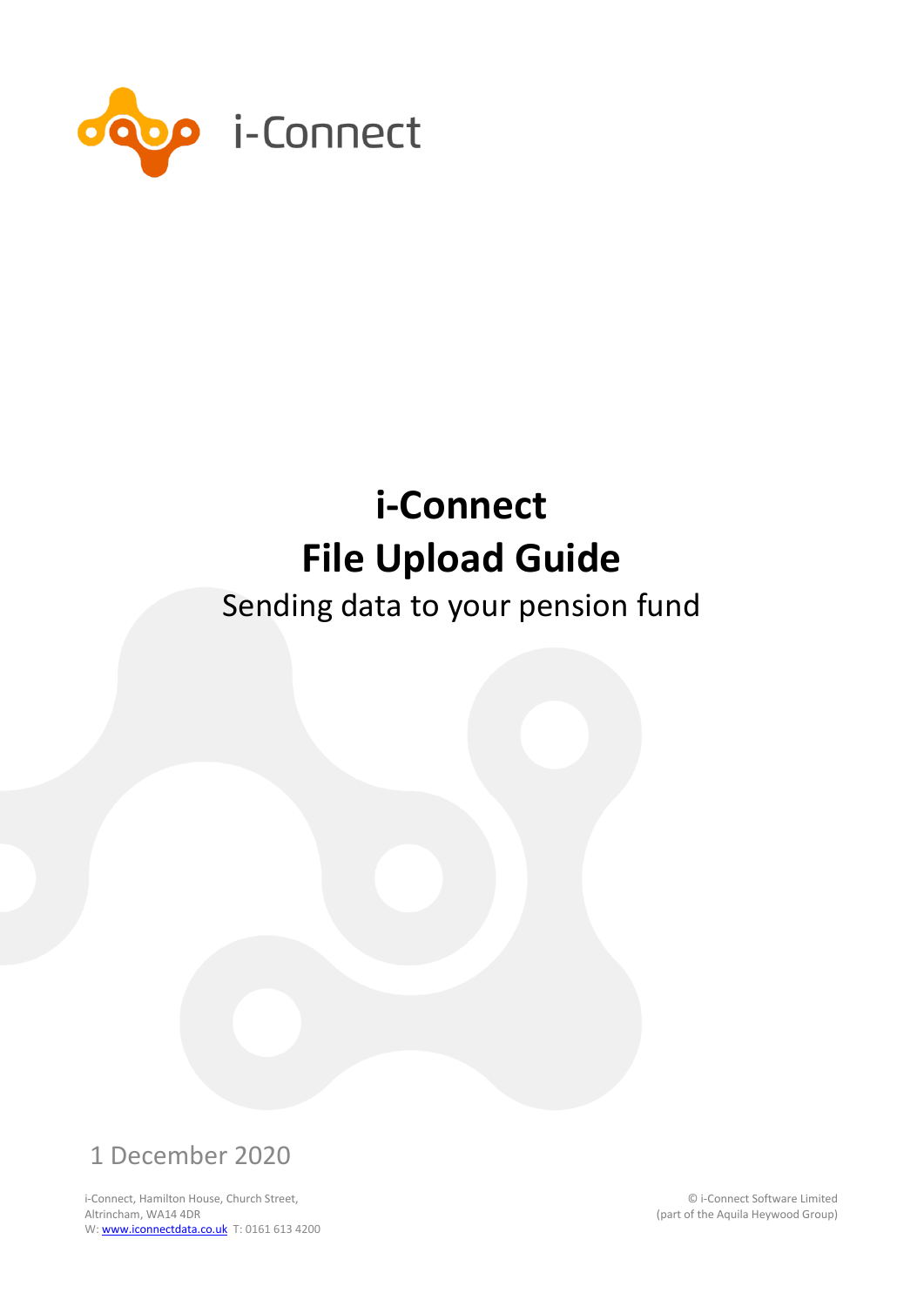#### **Contents**

| $\mathbf{1}$ |             | Introduction                                | 4  |
|--------------|-------------|---------------------------------------------|----|
|              | 1.1         | FAQs                                        | 4  |
|              | 1.2         | Who to Contact                              | 4  |
| 2            |             | <b>Payroll Dashboard</b>                    | 5  |
| 3            |             | <b>Payroll Selection</b>                    | 6  |
| 4            |             | <b>Upload File</b>                          | 7  |
|              | 4.1         | Payroll Extract File Size Limit             | 8  |
| 5            |             | <b>Member Employment Checking</b>           | 9  |
|              | 5.1         | Member Employment Checking Process          | 9  |
| 6            |             | <b>Latest Upload Summary Page</b>           | 12 |
| 7            |             | <b>Event Reporting</b>                      | 13 |
| 8            |             | <b>Submitting Data to Your Pension Fund</b> | 14 |
|              | 8.1         | <b>Tolerance Failures</b>                   | 15 |
|              | 8.2         | <b>Validation Errors</b>                    | 17 |
|              | 8.3         | <b>Event Errors</b>                         | 19 |
|              | 8.4         | <b>Omitted Members</b>                      | 20 |
| 9            | <b>FAQs</b> |                                             | 21 |
|              | 9.1         | <b>File Upload Errors</b>                   | 21 |
|              |             | 10 Want to Know More?                       | 25 |

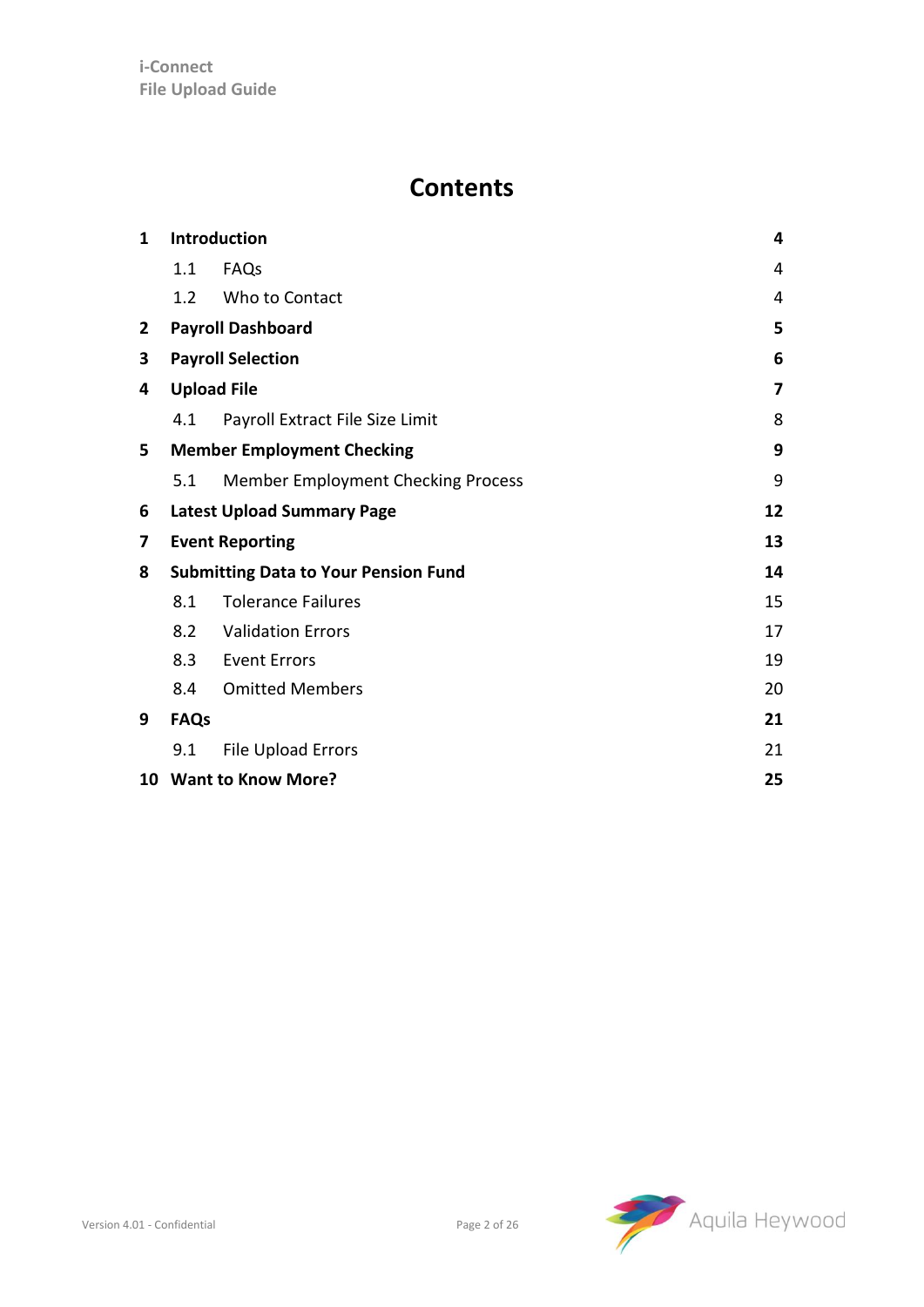Published by i-Connect Software Limited

Hamilton House Church Street Altrincham Cheshire WA14 4DR

0161 613 4200

[www.i-connectdata.co.uk](http://www.i-connectdata.co.uk/)

[documentation@heywood.co.uk](mailto:documentation@heywood.co.uk)

#### Copyright © 2020 i-Connect Software Limited

All trademarks used in this document are acknowledged as being the properties of their respective owners.

All rights reserved. No part of this publication may be reproduced, distributed, or transmitted in any form or by any means, including photocopying, recording, or other electronic or mechanical methods, without the prior written permission of the copyright holder.

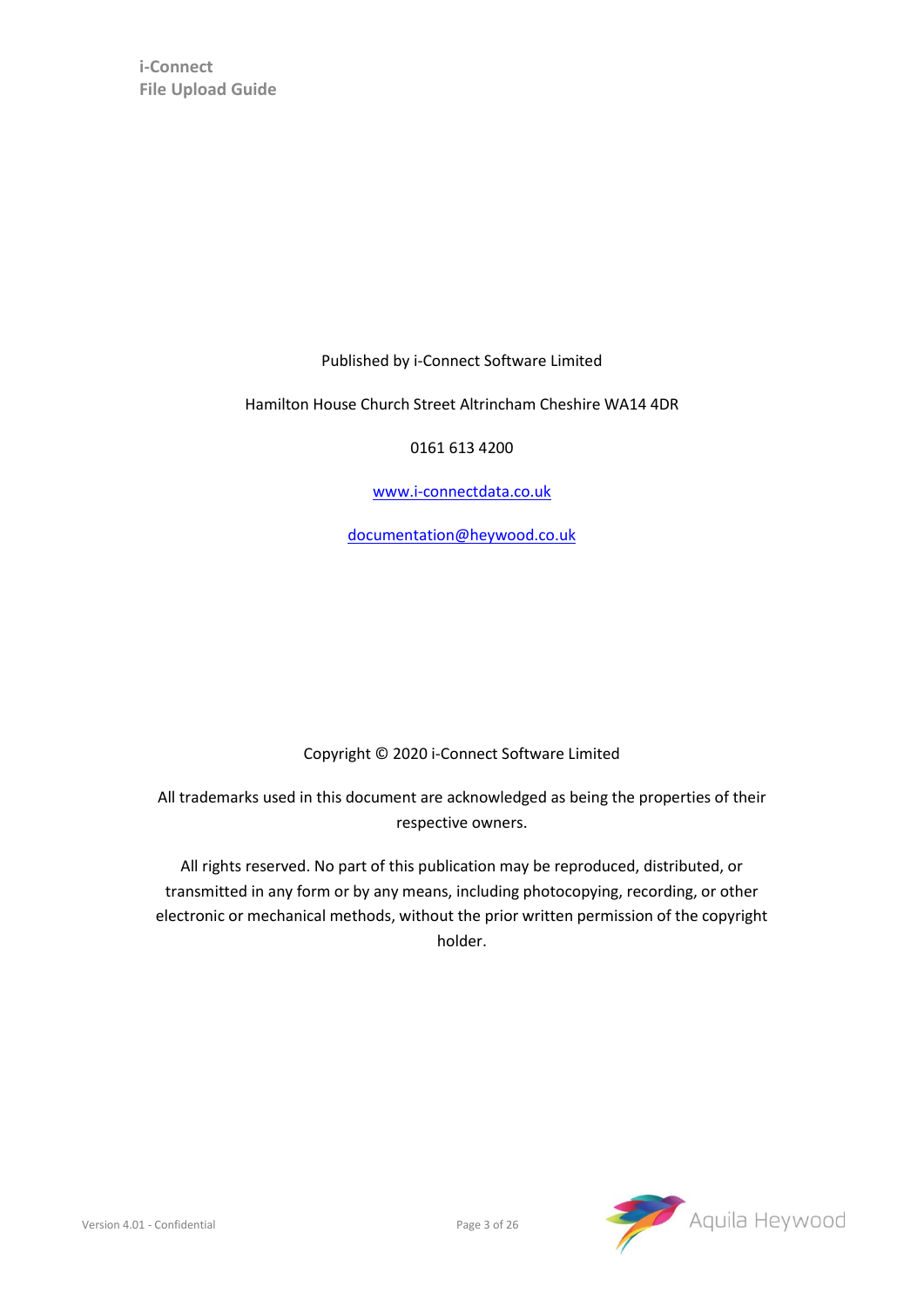#### <span id="page-3-0"></span>**1 Introduction**

This guide explains how to use i-Connect to send information about Local Government Pension Scheme (LGPS) members in your organisation to your pension fund.

i-Connect is an Internet application that helps to manage the transfer of employee information from payroll administrators to pensions administrators.

Throughout this guide, we refer to monthly processing; i-Connect can accept files from weekly, fortnightly, lunar (four-weekly) or monthly payrolls.

You can upload data about your employees in a file into i-Connect using a web browser. i-Connect then automatically identifies and sends information about new joiners, opt-outs and leavers, together with pay and contributions, to your pension fund. In addition, this process fulfils your record-keeping obligations.

#### <span id="page-3-1"></span>**1.1 FAQs**

There is a FAQ section at the end of this guide with answers to some of things that occasionally go wrong when uploading and submitting a file.

#### <span id="page-3-2"></span>**1.2 Who to Contact**

If you have any questions about using i-Connect, please contact your pension fund.

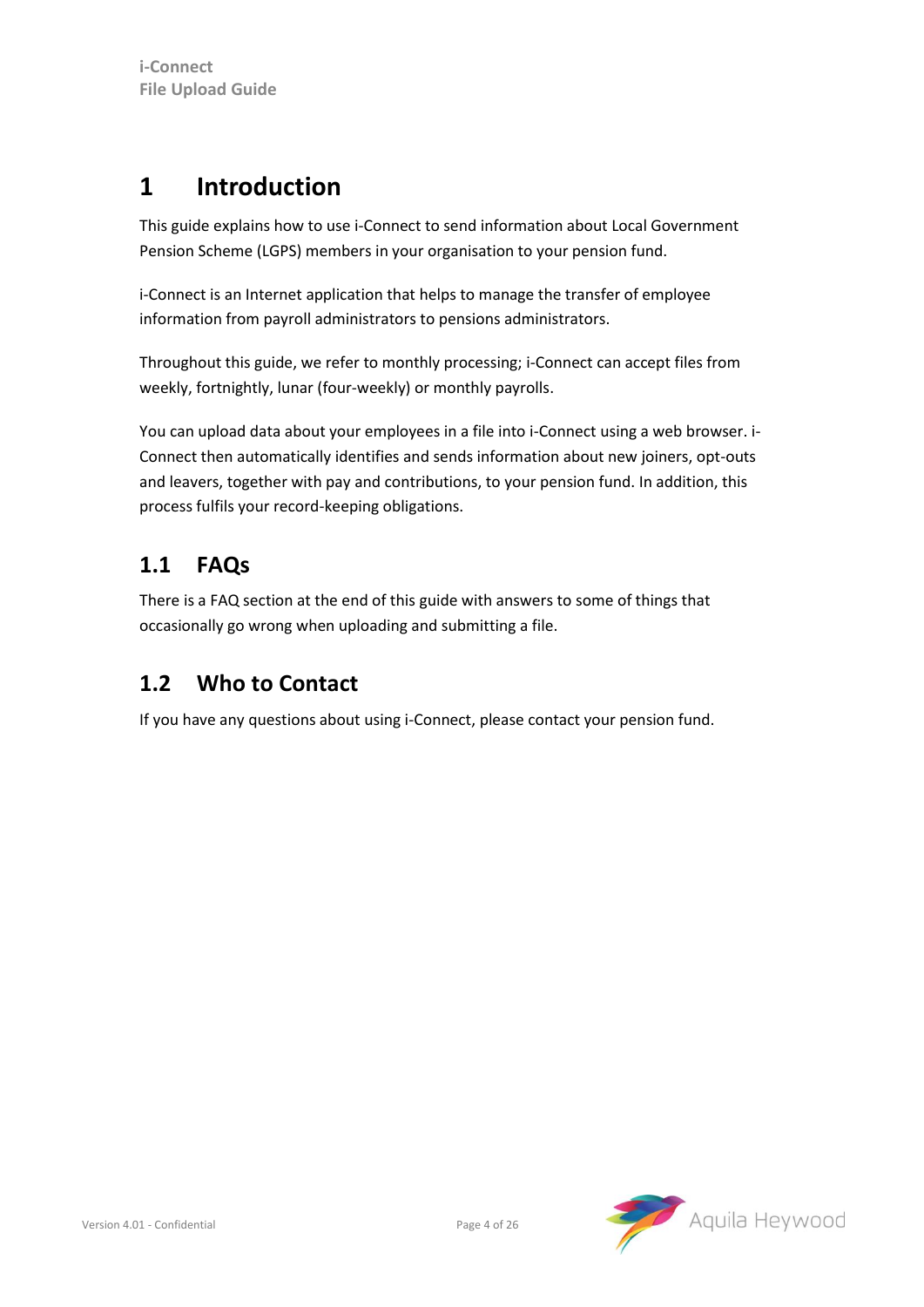## <span id="page-4-0"></span>**2 Payroll Dashboard**

After you have signed in, you will land on the 'Payroll Dashboard' page, where you will be able to upload employee data to the pension fund:

| <b>Payroll Dashboard</b>                                                                                                                          |                                                     |                                                                                                                                                                                                                                                                       |                                                 |            |                                                                                                                                                                |               |
|---------------------------------------------------------------------------------------------------------------------------------------------------|-----------------------------------------------------|-----------------------------------------------------------------------------------------------------------------------------------------------------------------------------------------------------------------------------------------------------------------------|-------------------------------------------------|------------|----------------------------------------------------------------------------------------------------------------------------------------------------------------|---------------|
| <b>File Upload</b><br>Upload & view<br>submissions                                                                                                | <b>Employer</b><br>Manage employers<br>and payrolls | <b>Reports</b><br>ë<br>Generate and view<br>reports                                                                                                                                                                                                                   | <b>Users</b><br>Manage users and<br>permissions |            | <b>History</b><br>View submission<br>history                                                                                                                   |               |
| <b>Recent Activities</b><br><b>File Name</b>                                                                                                      | <b>Period End Date</b>                              | <b>Expected Submission Date</b>                                                                                                                                                                                                                                       | <b>Submission Date</b>                          |            | <b>Submission Type</b>                                                                                                                                         | <b>Status</b> |
| April 2020 - Weekly.csv                                                                                                                           | 30-04-2020                                          | 25-04-2020                                                                                                                                                                                                                                                            | 29-05-2020 16:59:17                             |            | <b>Member Matching</b>                                                                                                                                         | Complete      |
| <b>Submission Statistics</b>                                                                                                                      |                                                     |                                                                                                                                                                                                                                                                       |                                                 |            |                                                                                                                                                                |               |
| Total Number of Payroll Members Tracked by i-Connect<br>Omitted Payroll Members (present on a previous submission, and no leaver event processed) |                                                     |                                                                                                                                                                                                                                                                       |                                                 |            | $\overline{2}$<br>$\mathbf{0}$                                                                                                                                 |               |
| Payroll Members submitted this period<br>Pensionable Pay (Period)<br>Main CARE Pay (YTD)<br>50/50 CARE Pay (YTD)                                  | $\overline{2}$                                      | Payroll Members in Error<br>Employee Main Contributions (Period)<br>Employee Main Contributions (YTD)<br>Employee 50/50 Contributions (Period)<br>Employee 50/50 Contributions (YTD)<br><b>Employer Contributions (Period)</b><br><b>Employer Contributions (YTD)</b> | $\mathbf 0$                                     | AVCs (YTD) | <b>Accepted for Processing</b><br>Add Conts/ARCs (YTD)<br>Shared Cost APCs (Period)<br>Shared Cost APCs (YTD)<br>Employee APCs (Period)<br>Employee APCs (YTD) |               |
| <b>Submitted By User</b>                                                                                                                          |                                                     | demoemployer                                                                                                                                                                                                                                                          | Processed By User                               |            |                                                                                                                                                                |               |

Click the 'Upload' icon to submit employee data for this pay period:



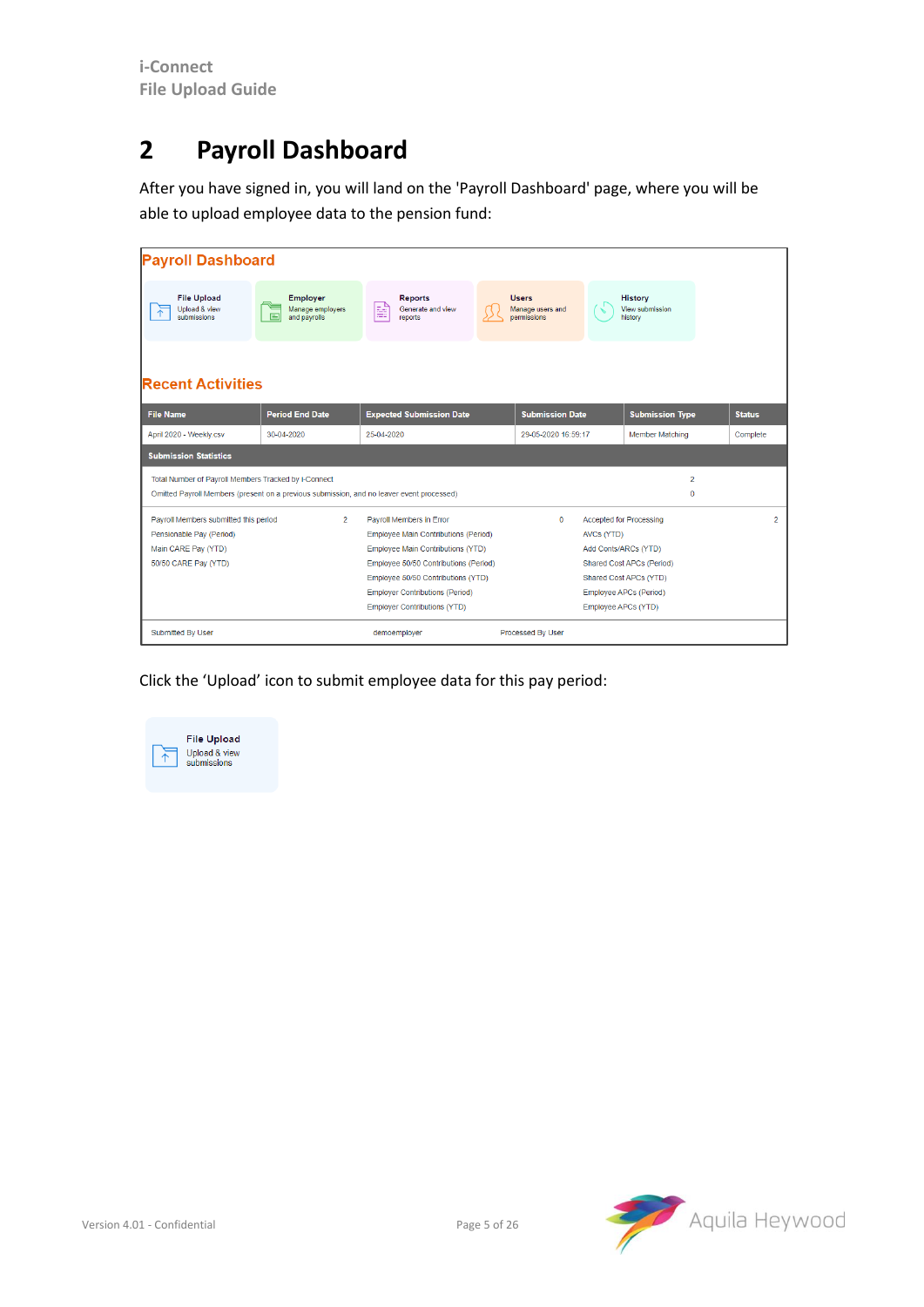## <span id="page-5-0"></span>**3 Payroll Selection**

It is important to remember that the information displayed on the Dashboard relates only to the currently selected payroll. You can select a payroll using the dropdown list located in the upper left-hand corner of the i-Connect Payroll Dashboard:



You can also start typing in the edit field to perform a contains search, if you have many payrolls to select from:



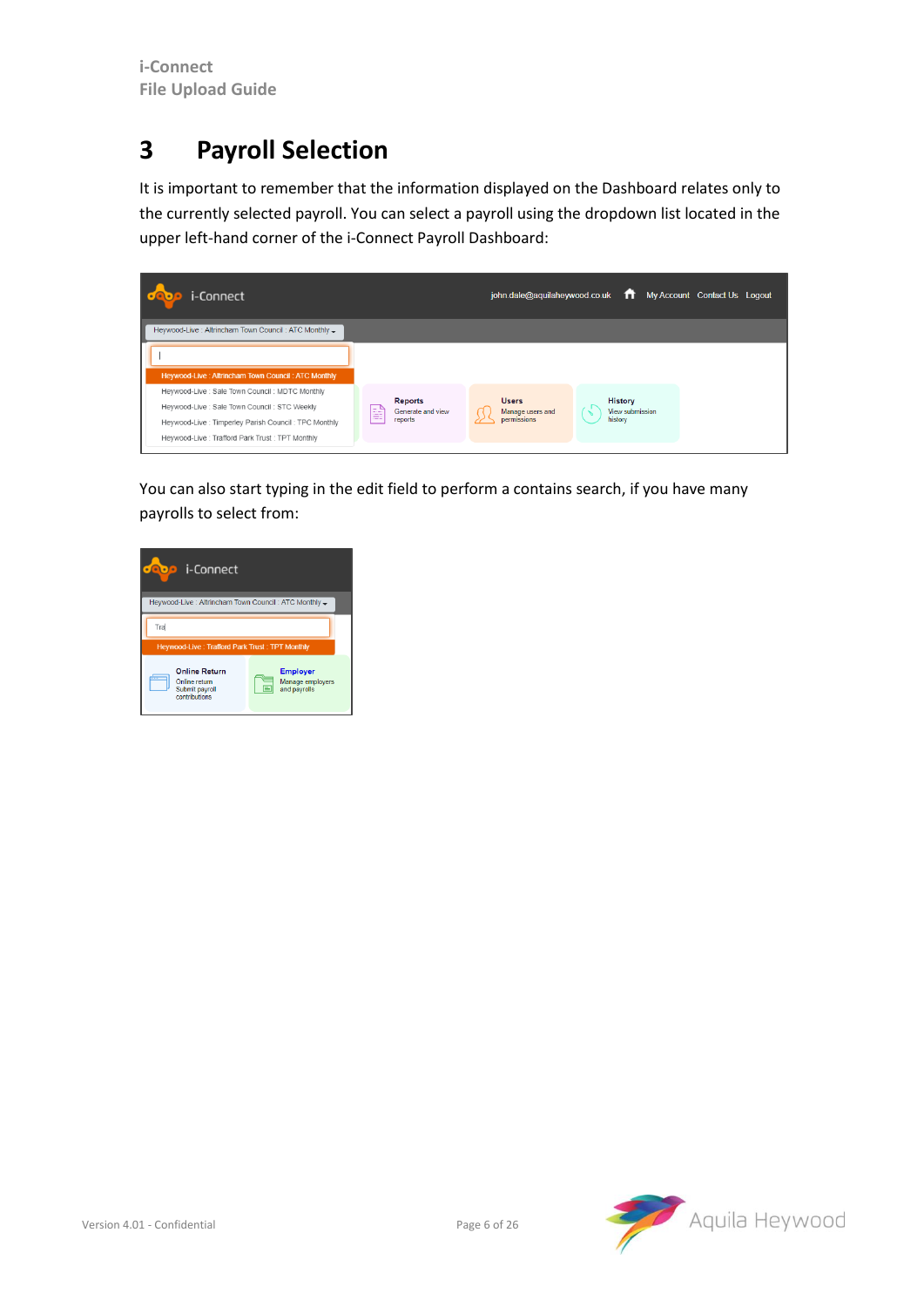### <span id="page-6-0"></span>**4 Upload File**

To upload a payroll extract file to i-Connect, click the 'Browse' button. Navigate to the file's location, then click the 'Upload File' button. i-Connect checks to make sure the correct file has been uploaded for that month:

| Upload File                                                                                                                                                                                                                                          |
|------------------------------------------------------------------------------------------------------------------------------------------------------------------------------------------------------------------------------------------------------|
| Please click on the 'Browse' button to choose a payroll file to upload. Use the explorer window to navigate to the file you wish to upload, click on it to<br>select it and then select 'Open'. Click 'Upload File' to upload the file to i-Connect. |
| The next expected payroll period end date for a payroll file upload is: 31-07-2018                                                                                                                                                                   |
| IO:\iConnect\Product\CQA\Release 2018.2\Test Files\JD\12 Months\July 2018.csv<br>Browse.                                                                                                                                                             |
| <b>Upload File</b>                                                                                                                                                                                                                                   |

When the file is accepted for processing a 'Member Employment Checking' message will be displayed:



The Member Employment Checking process checks to see if any target system records have been deleted by the pension fund (please see sectio[n 5](#page-8-0) for further details). If no records have been deleted the following message will be displayed:

**Latest Upload** A payroll file has been uploaded to i-Connect and is being processed. The detected events will be shown here when this is complete. Copyright @ 2018 i-Connect Software Limited, Registered in England No. 04161529 at Aquila House, 35 London Road, Redhill RH1 1NJ. All Rights Reserved. version: DEVELOPER

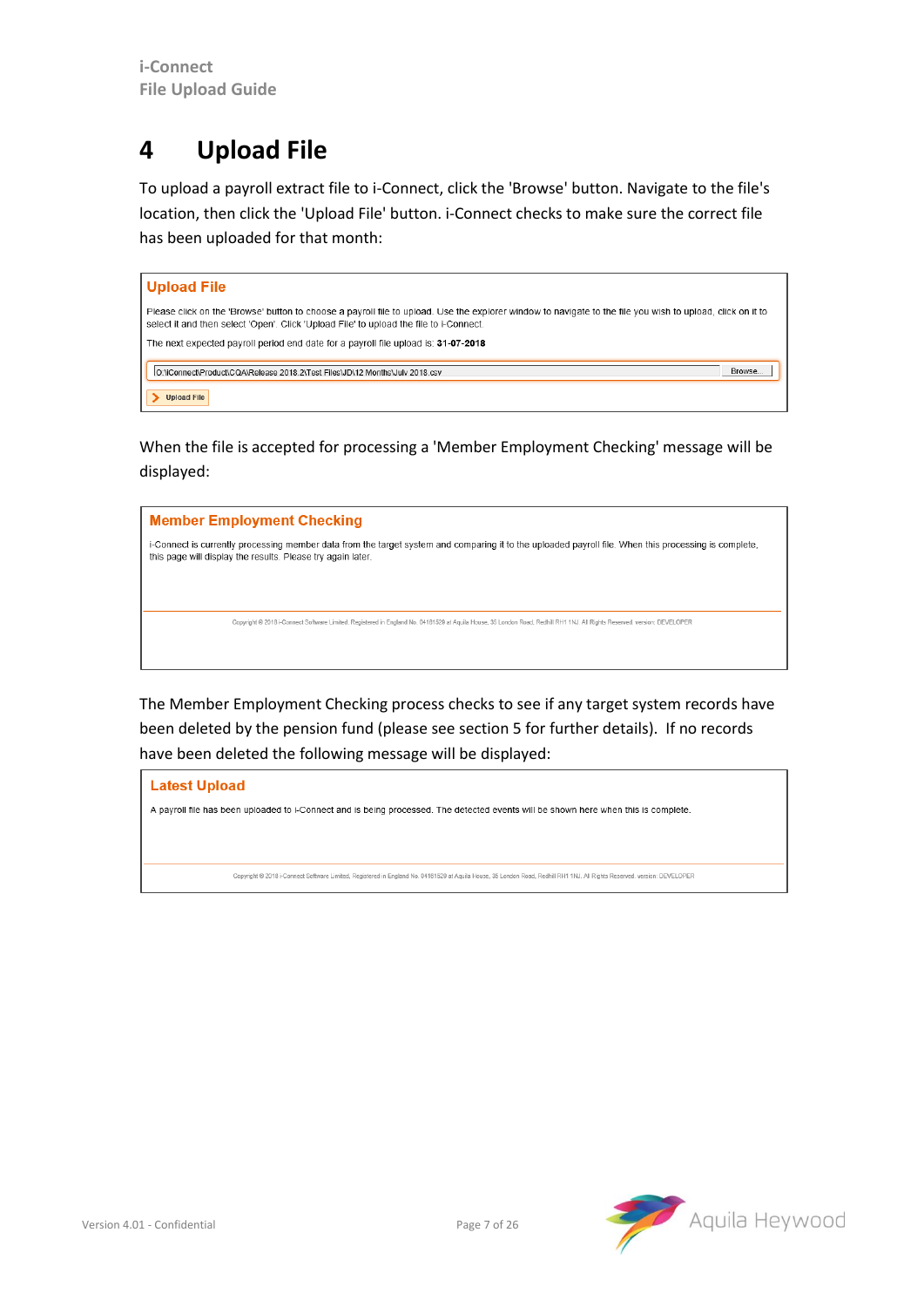#### <span id="page-7-0"></span>**4.1 Payroll Extract File Size Limit**

i-Connect will reject any payroll extract file greater than 20 megabytes in size. The following error message will be displayed:

| <b>Upload File</b>                                                                                                                                                                                                                                   |               |  |  |  |  |  |  |  |  |
|------------------------------------------------------------------------------------------------------------------------------------------------------------------------------------------------------------------------------------------------------|---------------|--|--|--|--|--|--|--|--|
| The selected file for upload is too big. Max file size is 20MB.                                                                                                                                                                                      |               |  |  |  |  |  |  |  |  |
| Please click on the 'Browse' button to choose a payroll file to upload. Use the explorer window to navigate to the file you wish to upload, click on it to<br>select it and then select 'Open'. Click 'Upload File' to upload the file to i-Connect. |               |  |  |  |  |  |  |  |  |
| The next expected payroll period end date for a payroll file upload is: 31-05-2020                                                                                                                                                                   |               |  |  |  |  |  |  |  |  |
| 30 April 2020 - 60000.csv                                                                                                                                                                                                                            | <b>Browse</b> |  |  |  |  |  |  |  |  |
| <b>Upload File</b>                                                                                                                                                                                                                                   |               |  |  |  |  |  |  |  |  |
|                                                                                                                                                                                                                                                      |               |  |  |  |  |  |  |  |  |
|                                                                                                                                                                                                                                                      |               |  |  |  |  |  |  |  |  |
| Copyright @ 2020 i-Connect Software Limited. All Rights Reserved. Cookie Policy version: 2020.2.93                                                                                                                                                   |               |  |  |  |  |  |  |  |  |

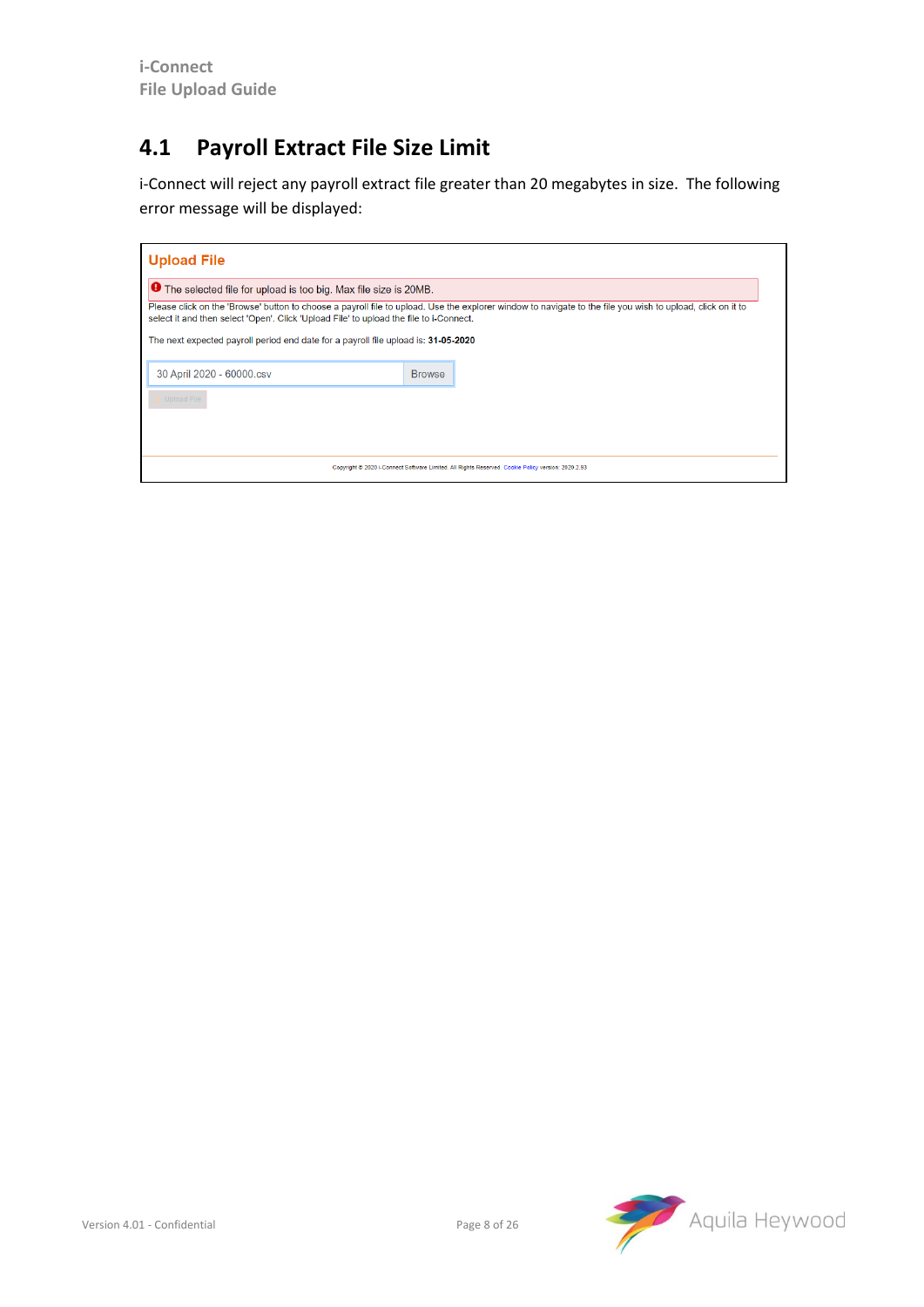#### <span id="page-8-0"></span>**5 Member Employment Checking**

Member employment checking looks for employees who have been deleted from the pension funds system, Altair. Members can be deleted for a number of reasons but, generally, this is because the pension fund has decided that a post change should not create a new record on their system.

The pension fund should send you a list of the old payroll references. These must be removed from the payroll extract file to avoid duplicate errors. The pension fund has also been instructed to ensure that all matching fields (NI number, payroll reference, date of birth, sex and surname), are updated on their system, to ensure that you can select the correct member when processing a re-match.

#### <span id="page-8-1"></span>**5.1 Member Employment Checking Process**

i-Connect checks Altair to make sure that all members processed on the last file submission are still present. If i-Connect finds that one or more members are missing from Altair, the following page is displayed:

|                                                                                              | <b>Member Employment Checking</b>         |  |  |  |  |  |  |  |
|----------------------------------------------------------------------------------------------|-------------------------------------------|--|--|--|--|--|--|--|
| Below are the current statistics of the member employment checking process for this payroll. |                                           |  |  |  |  |  |  |  |
| Click "View Next Conflict" to view the next member employment conflict to be resolved.       |                                           |  |  |  |  |  |  |  |
| Total members on upload payroll file                                                         | 11                                        |  |  |  |  |  |  |  |
| Matched members on payroll file                                                              | 10                                        |  |  |  |  |  |  |  |
| <b>Exact matches</b>                                                                         | 9                                         |  |  |  |  |  |  |  |
| <b>New starters</b>                                                                          |                                           |  |  |  |  |  |  |  |
| Matched members in conflict                                                                  |                                           |  |  |  |  |  |  |  |
| Number of conflicts resolved                                                                 | $\mathbf{0}$                              |  |  |  |  |  |  |  |
| Progress                                                                                     |                                           |  |  |  |  |  |  |  |
| View Next Conflict                                                                           | <b>Cancel Employment Checking Process</b> |  |  |  |  |  |  |  |

i-Connect provides totals for the number of:

- Members on the payroll file
- Matched members
- Exact matches
- New starters
- Matched members deleted from Altair
- Number of deletions resolved

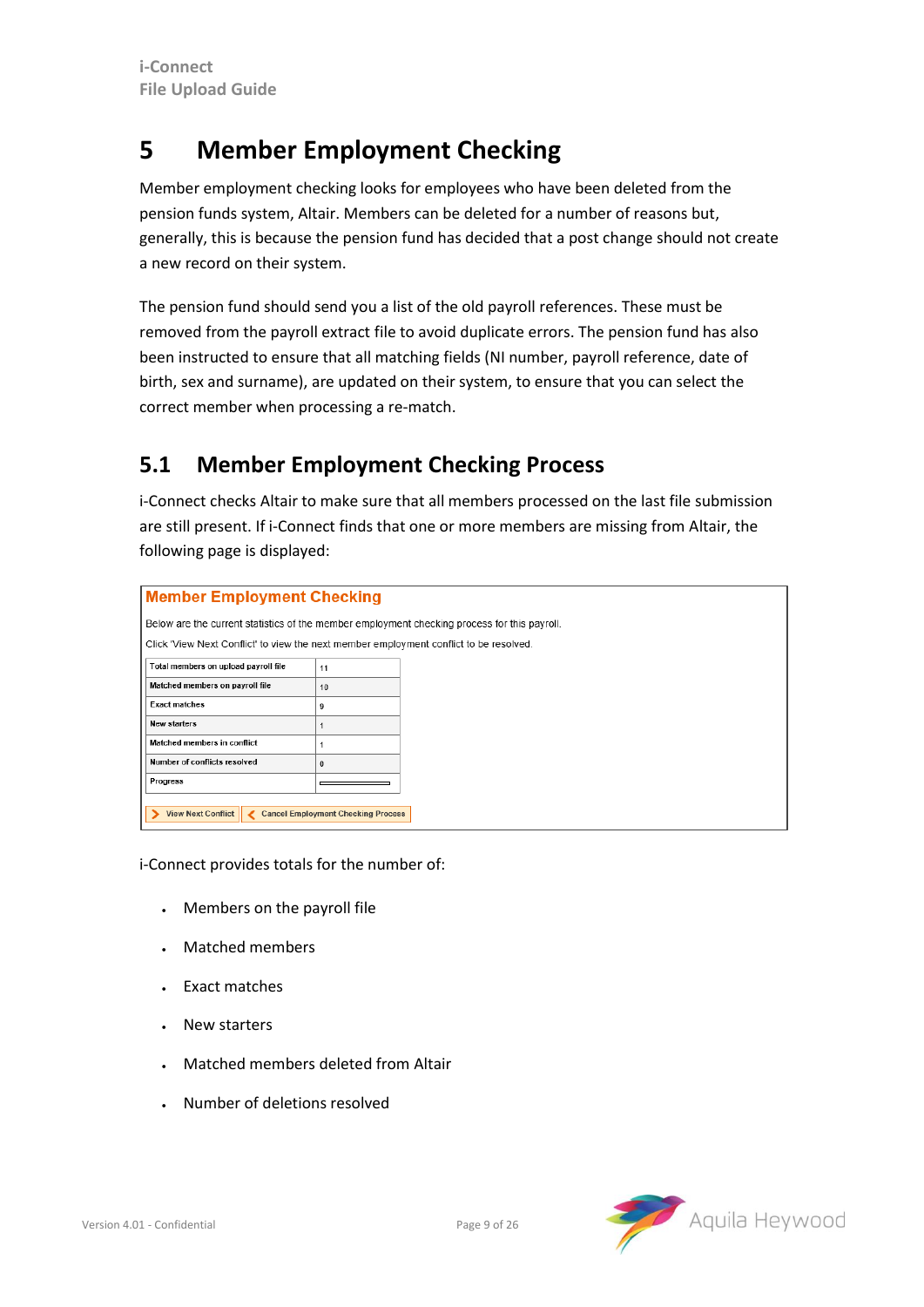Select 'View Next Employment Conflict' to resolve any members who have been detected. The first deleted matched member conflict is displayed:

| <b>Member Employment Checking</b>                                                                                                                                                                                                                                                                                  |                                 |                                                                    |                |                |                      |         |                    |        |           |               |                               |  |
|--------------------------------------------------------------------------------------------------------------------------------------------------------------------------------------------------------------------------------------------------------------------------------------------------------------------|---------------------------------|--------------------------------------------------------------------|----------------|----------------|----------------------|---------|--------------------|--------|-----------|---------------|-------------------------------|--|
| Below is a member located on the payroll file that could not be matched exactly to a member in the target system. Please select the member from the<br>target system that matches this member or indicate that the potential match is either a new starter, multiple employment or has opted out of the<br>scheme. |                                 |                                                                    |                |                |                      |         |                    |        |           |               |                               |  |
| <b>Payroll Member</b>                                                                                                                                                                                                                                                                                              |                                 |                                                                    |                |                |                      |         |                    |        |           |               |                               |  |
| <b>Payroll Reference</b>                                                                                                                                                                                                                                                                                           |                                 | <b>NI Number</b>                                                   | <b>Surname</b> |                | <b>Date of Birth</b> |         | Gender             |        | Job Title |               | <b>Status</b>                 |  |
| 9950001                                                                                                                                                                                                                                                                                                            |                                 | AL000001A                                                          | Elizabeth      |                | 02-01-1961           |         | Female             |        |           |               | Active                        |  |
|                                                                                                                                                                                                                                                                                                                    | Target System Potential Matches |                                                                    |                |                |                      |         |                    |        |           |               |                               |  |
| Mismatched data fields on the target system are highlighted in red.                                                                                                                                                                                                                                                |                                 |                                                                    |                |                |                      |         |                    |        |           |               |                               |  |
| Any potential matches that are greyed out have already been matched during this matching process. These can be matched to this member by clicking<br>'Undo / Match', which will undo the existing match to that member and create a new match to the payroll member on the screen.                                 |                                 |                                                                    |                |                |                      |         |                    |        |           |               |                               |  |
| Potential matches in differing locations cannot be selected and are displayed for information only.                                                                                                                                                                                                                |                                 |                                                                    |                |                |                      |         |                    |        |           |               |                               |  |
| <b>Payroll Reference</b>                                                                                                                                                                                                                                                                                           | <b>NI Number</b>                | Date of Birth                                                      | Gender         | <b>Surname</b> | <b>Forename</b>      | Ident1  | Ident <sub>2</sub> | Ident3 | Job Title | <b>Scheme</b> | <b>Status</b>                 |  |
| 9950001<br>◉                                                                                                                                                                                                                                                                                                       | AI 000001A                      | 02-01-1961                                                         | Female         | Flizabeth      | Mathis               | 9950001 |                    |        |           | 001           | Active                        |  |
| <b>Matching Progress:</b>                                                                                                                                                                                                                                                                                          |                                 |                                                                    |                |                |                      |         |                    |        |           |               | 0/1 member conflicts resolved |  |
| <b>Confirm Member Match</b>                                                                                                                                                                                                                                                                                        |                                 | This member is a new starter / has opted out of the pension scheme |                |                |                      |         |                    |        |           |               |                               |  |

The 'Payroll Member' information is taken from the payroll extract file. The potential matches information is taken from Altair. If you agree with a potential match, select the relevant radio button and click the 'Confirm Member Match' button.

If you disagree with the potential matches displayed in the table, click the 'This member is a new starter / has opted out of the pension scheme' button. i-Connect will then create a new record on the pension funds system.

The following page will be displayed when all employment checking conflicts have been resolved if any new starters have been detected:

| <b>Member Employment Checking</b>                                                                                                                                                                                                             |                  |                |               |        |  |  |  |  |  |
|-----------------------------------------------------------------------------------------------------------------------------------------------------------------------------------------------------------------------------------------------|------------------|----------------|---------------|--------|--|--|--|--|--|
| <b>C</b> Member conflict resolved                                                                                                                                                                                                             |                  |                |               |        |  |  |  |  |  |
| Below is a list of the members from the payroll file which could not be matched to any members on the target system. Please confirm that these<br>members are new starters or are opted out of the scheme.<br>Total Number of New Starters: 1 |                  |                |               |        |  |  |  |  |  |
| <b>Payroll Reference</b>                                                                                                                                                                                                                      | <b>NI Number</b> | <b>Surname</b> | Date of Birth | Gender |  |  |  |  |  |
| 9950011                                                                                                                                                                                                                                       | AL000011A        | Wake           | 11-01-1961    | Female |  |  |  |  |  |
| These members are new starters / have opted out of the pension scheme                                                                                                                                                                         |                  |                |               |        |  |  |  |  |  |

Click on the 'These members are new starters / have opted out of the pension scheme' button to continue.

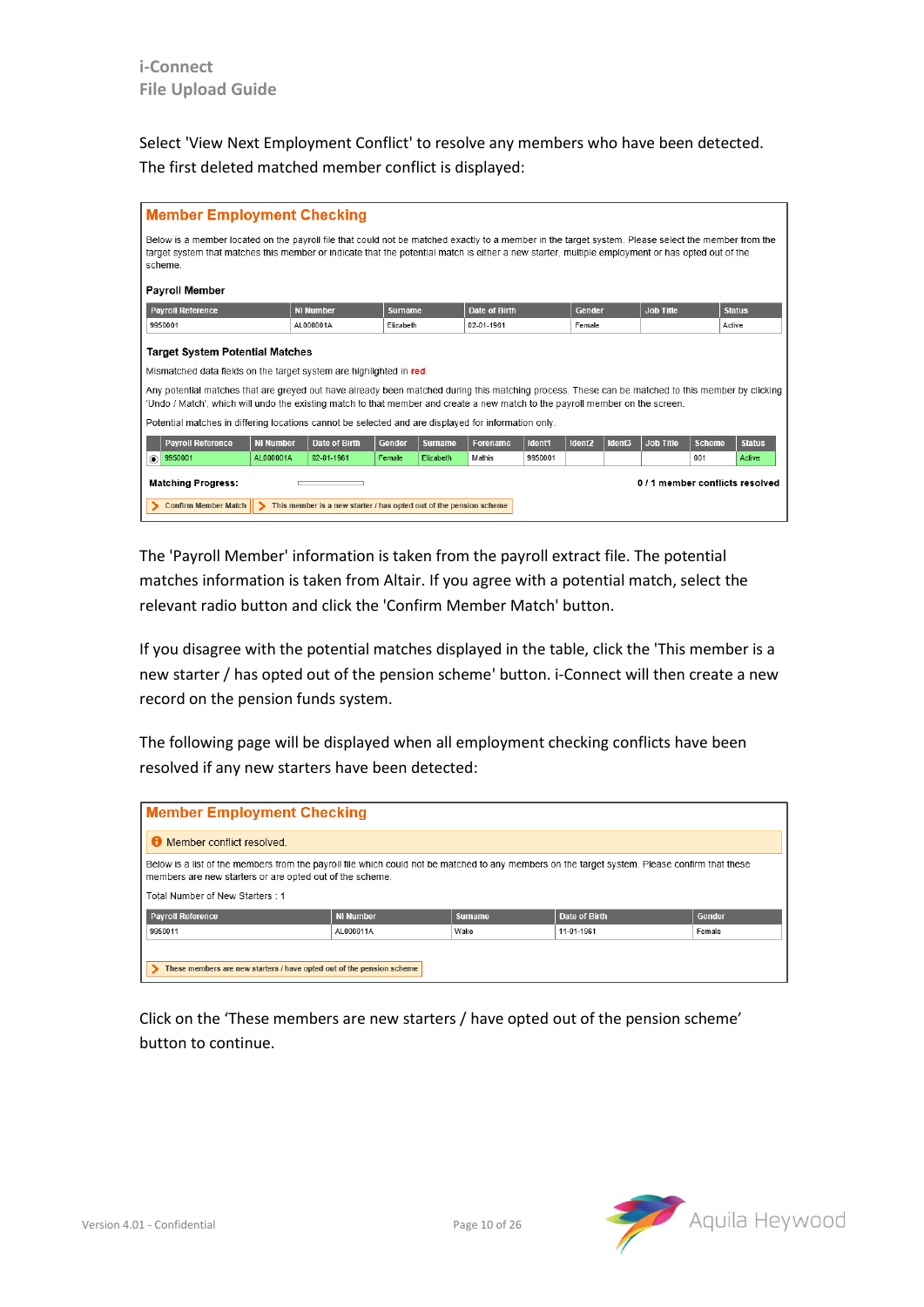An updated member employment results page will be displayed:

| <b>Member Employment Checking</b>                                                            |    |                                           |  |                                           |  |  |  |  |
|----------------------------------------------------------------------------------------------|----|-------------------------------------------|--|-------------------------------------------|--|--|--|--|
| Below are the current statistics of the member employment checking process for this payroll. |    |                                           |  |                                           |  |  |  |  |
| Total members on upload payroll file                                                         | 11 |                                           |  |                                           |  |  |  |  |
| Matched members on payroll file                                                              | 10 |                                           |  |                                           |  |  |  |  |
| <b>Exact matches</b>                                                                         | 9  |                                           |  |                                           |  |  |  |  |
| <b>New starters</b>                                                                          |    |                                           |  |                                           |  |  |  |  |
| Matched members in conflict                                                                  |    |                                           |  |                                           |  |  |  |  |
| Number of conflicts resolved                                                                 |    |                                           |  |                                           |  |  |  |  |
| Progress                                                                                     |    |                                           |  |                                           |  |  |  |  |
| <b>Confirm Employment Checking Complete</b>                                                  |    | <b>Reset All Conflicts For Submission</b> |  | <b>Cancel Employment Checking Process</b> |  |  |  |  |
|                                                                                              |    |                                           |  |                                           |  |  |  |  |

To complete the employment checking process and proceed with the payroll update, click the 'Confirm Employment Checking Complete' button.

To cancel the entire process, click the 'Cancel Employment Checking Process' button.

You can reset all employment conflicts and restart the resolution process by clicking the 'Reset All Employment Conflicts For Submission' button.

On confirmation of employment checking being complete, i-Connect compares this pay period extract file with last month's data to detect any changes. When the process completes, the 'Latest Upload Summary' page is displayed.

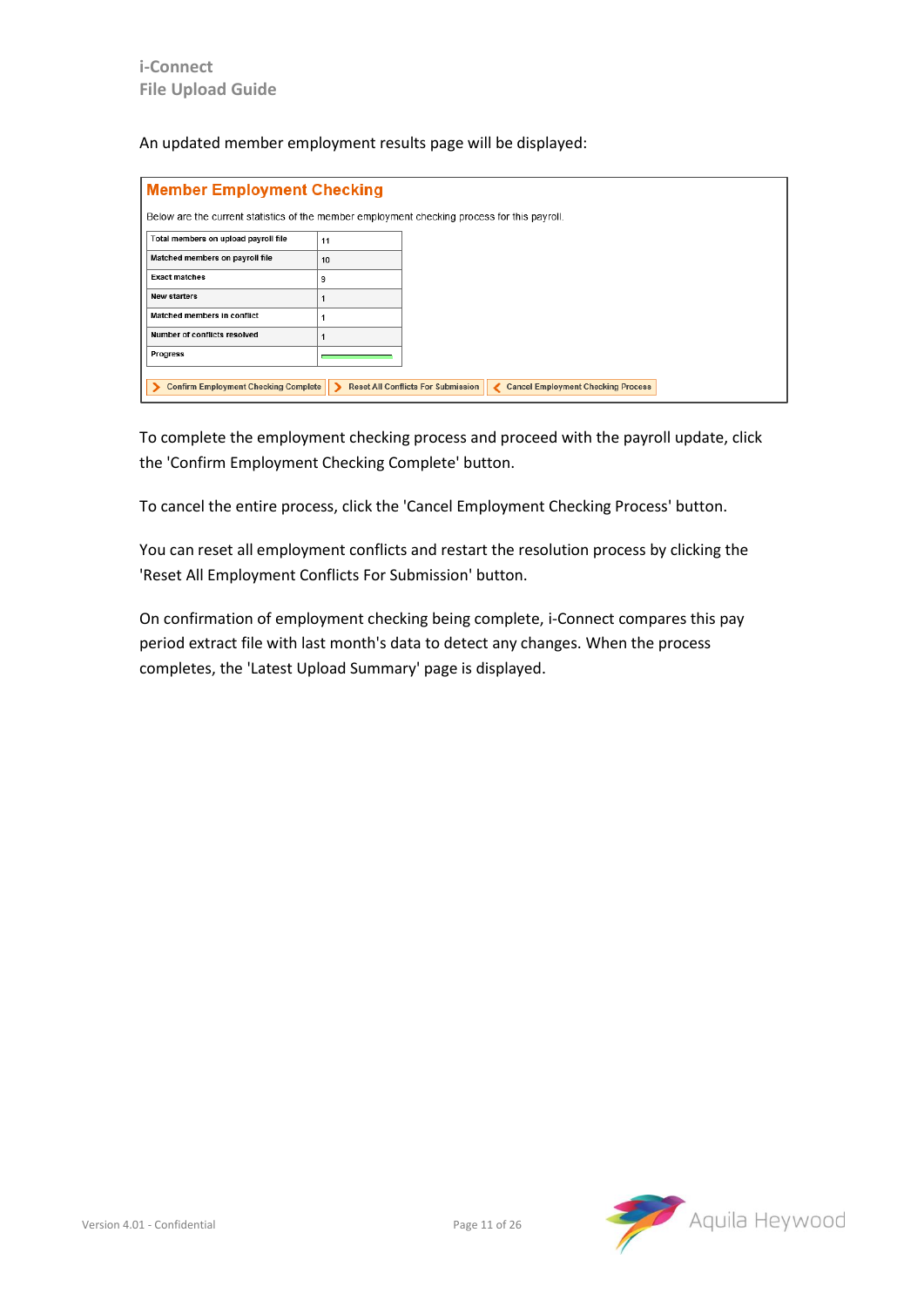### <span id="page-11-0"></span>**6 Latest Upload Summary Page**

The Latest Upload page displays a table with totals for events detected by i-Connect for sending to the pension fund:

| <b>Latest Upload</b>                                                                                                                                  |                         |                      |                              |                                                                               |              |                     |               |                                                   |                                  |                 |
|-------------------------------------------------------------------------------------------------------------------------------------------------------|-------------------------|----------------------|------------------------------|-------------------------------------------------------------------------------|--------------|---------------------|---------------|---------------------------------------------------|----------------------------------|-----------------|
| Below is a summary of the latest file submission to i-Connect for the selected payroll.                                                               |                         |                      |                              |                                                                               |              |                     |               |                                                   |                                  |                 |
| You may proceed with the processing of this submission by clicking the 'Proceed' button, or alternatively cancel the submission by clicking 'Cancel'. |                         |                      |                              |                                                                               |              |                     |               |                                                   |                                  |                 |
| <b>File Name</b>                                                                                                                                      |                         |                      |                              | <b>Period End</b><br><b>Expected Submission</b><br><b>Date</b><br><b>Date</b> |              |                     |               | <b>Submission Date</b>                            | <b>Submission</b><br><b>Type</b> | <b>Status</b>   |
| N:\iConnect\Product\CQA\Genesee Release\Test Files\12 Months\July 2018<br>Doc.csv                                                                     |                         |                      |                              | 31-07-2018                                                                    | 31-07-2018   |                     |               | 25-06-2019<br>10:18:14                            | Payroll Upload                   | Pending         |
| <b>Submission Statistics</b>                                                                                                                          |                         |                      |                              |                                                                               |              |                     |               |                                                   |                                  |                 |
| Total Number of Payroll Members Tracked by i-Connect<br>Omitted Payroll Members (present on a previous submission, and no leaver event processed)     |                         |                      |                              |                                                                               |              |                     |               |                                                   | 12<br>0                          |                 |
| Payroll Members submitted this period                                                                                                                 |                         | 12                   | Payroll Members in Error     |                                                                               |              | $\bf{0}$            |               | Accepted for Processing                           |                                  | 12              |
| Pensionable Pay (Period)                                                                                                                              |                         | £39,916.66           |                              | Employee Main Contributions (Period)                                          |              | £3,351.25           |               | AVCs (YTD)                                        |                                  | £80.20          |
| Main CARE Pay (YTD)<br>50/50 CARE Pay (YTD)                                                                                                           |                         | £159,666.64<br>£0.00 |                              | Employee Main Contributions (YTD)<br>Employee 50/50 Contributions (Period)    |              | £11,672.50<br>£0.00 |               | Add Conts/ARCs (YTD)<br>Shared Cost APCs (Period) |                                  | £88.20<br>£0.00 |
|                                                                                                                                                       |                         |                      |                              | Employee 50/50 Contributions (YTD)                                            |              | £0.00               |               | Shared Cost APCs (YTD)                            |                                  | £0.00           |
|                                                                                                                                                       |                         |                      |                              | <b>Employer Contributions (Period)</b>                                        |              | £8,382.50           |               | Employee APCs (Period)                            |                                  | £0.00           |
|                                                                                                                                                       |                         |                      | Employer Contributions (YTD) |                                                                               |              | £29,855.00          |               | Employee APCs (YTD)                               |                                  | £0.00           |
| Submitted By User                                                                                                                                     |                         |                      | gmpf                         |                                                                               |              | Processed By User   |               |                                                   |                                  |                 |
| <b>Events</b>                                                                                                                                         | <b>Total</b>            | Pending              | <b>Submitted</b>             | Completed                                                                     |              | <b>Failures</b>     | <b>Errors</b> | <b>Suppressed</b>                                 | <b>Progress</b>                  |                 |
| <b>New Starter</b>                                                                                                                                    | 1                       | 1                    | $\mathbf 0$                  | 0                                                                             | $\bf{0}$     |                     | $\mathbf 0$   | 0                                                 |                                  |                 |
| Opt In                                                                                                                                                | $\pmb{0}$               | $\mathbf{0}$         | $\mathbf{0}$                 | $\pmb{0}$                                                                     | $\mathbf{0}$ |                     | $\mathbf{0}$  | $\pmb{0}$                                         |                                  |                 |
| Salary                                                                                                                                                | 12                      | 12                   | $\mathbf 0$                  | $\bf{0}$                                                                      | $\mathbf 0$  |                     | $\mathbf 0$   | $\bf{0}$                                          |                                  |                 |
| Contributions                                                                                                                                         | 12                      | 12                   | $\pmb{0}$                    | $\pmb{0}$                                                                     | $\pmb{0}$    |                     | $\mathbf{0}$  | $\pmb{0}$                                         |                                  | ┑               |
| <b>Additional Contributions</b>                                                                                                                       | $\overline{\mathbf{2}}$ | $\overline{2}$       | $\mathbf 0$                  | $\pmb{0}$                                                                     | $\mathbf 0$  |                     | $\mathbf 0$   | $\mathbf{0}$                                      |                                  | h               |
| <b>CARE Pay</b>                                                                                                                                       | 12                      | 12                   | $\pmb{0}$                    | 0                                                                             | $\pmb{0}$    |                     | $\mathbf 0$   | $\bf{0}$                                          |                                  |                 |
| Service                                                                                                                                               | $\bf{0}$                | $\mathbf 0$          | $\mathbf 0$                  | $\mathbf 0$                                                                   | $\bf{0}$     |                     | $\mathbf 0$   | $\bf{0}$                                          |                                  |                 |
| Service Break                                                                                                                                         | $\pmb{0}$               | $\pmb{0}$            | $\pmb{0}$                    | $\pmb{0}$                                                                     | $\pmb{0}$    |                     | $\pmb{0}$     | $\pmb{0}$                                         |                                  |                 |
| <b>Member Details Update</b>                                                                                                                          | $\mathbf 2$             | $\mathbf 2$          | $\mathbf 0$                  | 0                                                                             | $\pmb{0}$    |                     | $\mathbf 0$   | $\bf{0}$                                          |                                  |                 |
| <b>Member Address Update</b>                                                                                                                          | $\mathbf{1}$            | $\mathbf{1}$         | $\pmb{0}$                    | 0                                                                             | $\pmb{0}$    |                     | $\mathbf{0}$  | 0                                                 |                                  | ┑               |
| Works Address Update                                                                                                                                  | $\pmb{0}$               | $\pmb{0}$            | $\pmb{0}$                    | 0                                                                             | $\pmb{0}$    |                     | $\mathbf{0}$  | 0                                                 |                                  |                 |
| Opt Out                                                                                                                                               | $\mathbf 0$             | $\pmb{0}$            | $\mathbf 0$                  | 0                                                                             | $\pmb{0}$    |                     | $\mathbf 0$   | $\pmb{0}$                                         |                                  |                 |
| Leaver                                                                                                                                                | $\pmb{0}$               | $\mathbf 0$          | $\pmb{0}$                    | $\pmb{0}$                                                                     | $\pmb{0}$    |                     | $\pmb{0}$     | 0                                                 |                                  |                 |
| Proceed<br>Cancel                                                                                                                                     |                         |                      |                              |                                                                               |              |                     |               |                                                   |                                  |                 |

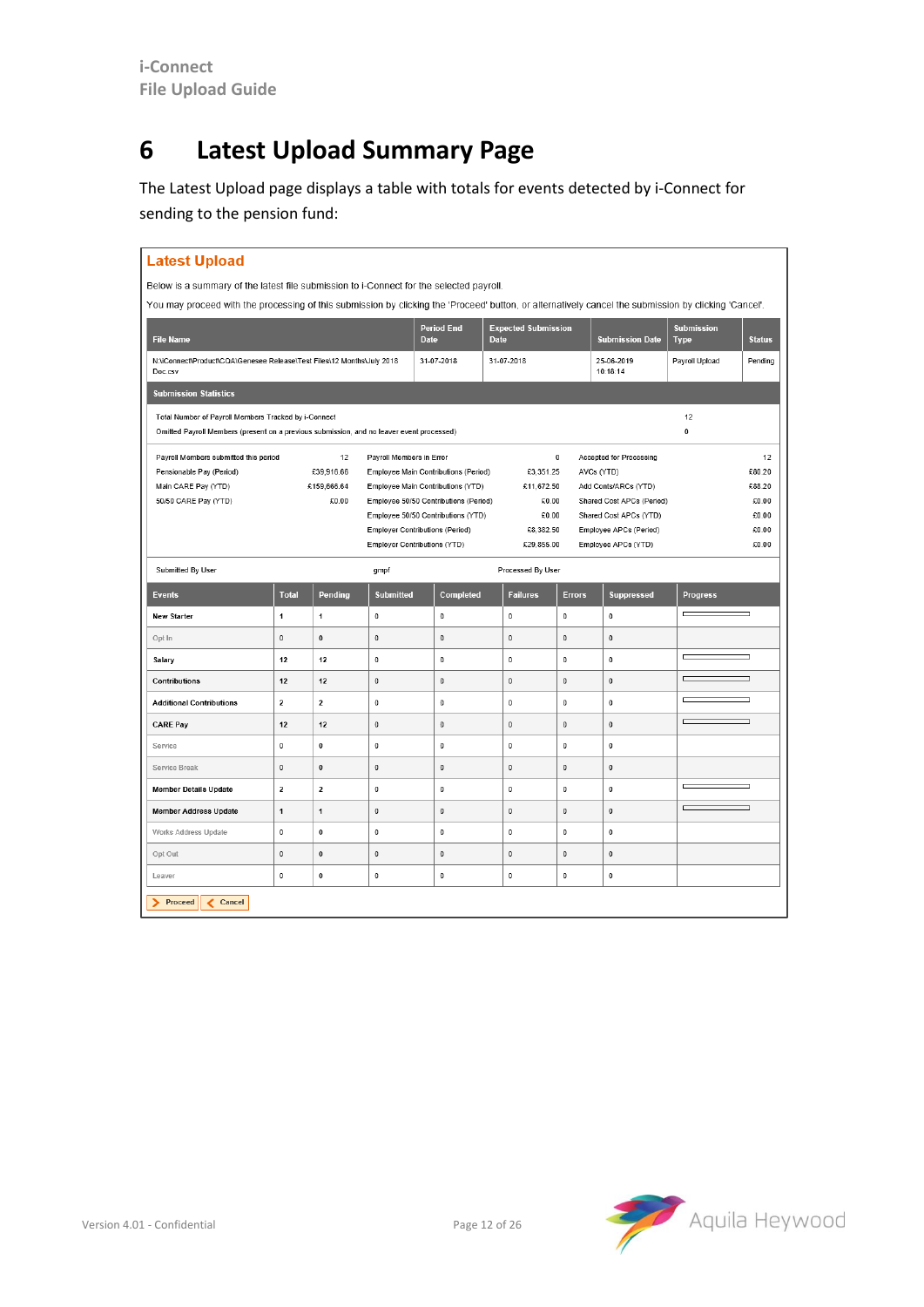### <span id="page-12-0"></span>**7 Event Reporting**

Clicking anywhere on the relevant line in the event history displays a summary, which provides a breakdown for that event by National Insurance number (NINO) and payroll reference(s):

|                                                                                                                | New Starter Breakdown - All                            |  |  |  |  |  |  |  |  |  |
|----------------------------------------------------------------------------------------------------------------|--------------------------------------------------------|--|--|--|--|--|--|--|--|--|
|                                                                                                                | 1 events have been detected for the following members: |  |  |  |  |  |  |  |  |  |
| <b>Payroll Reference</b><br><b>Status</b><br><b>Additional Information</b><br><b>Error</b><br><b>NI Number</b> |                                                        |  |  |  |  |  |  |  |  |  |
| AL000011A<br>CREATED<br>9950011                                                                                |                                                        |  |  |  |  |  |  |  |  |  |

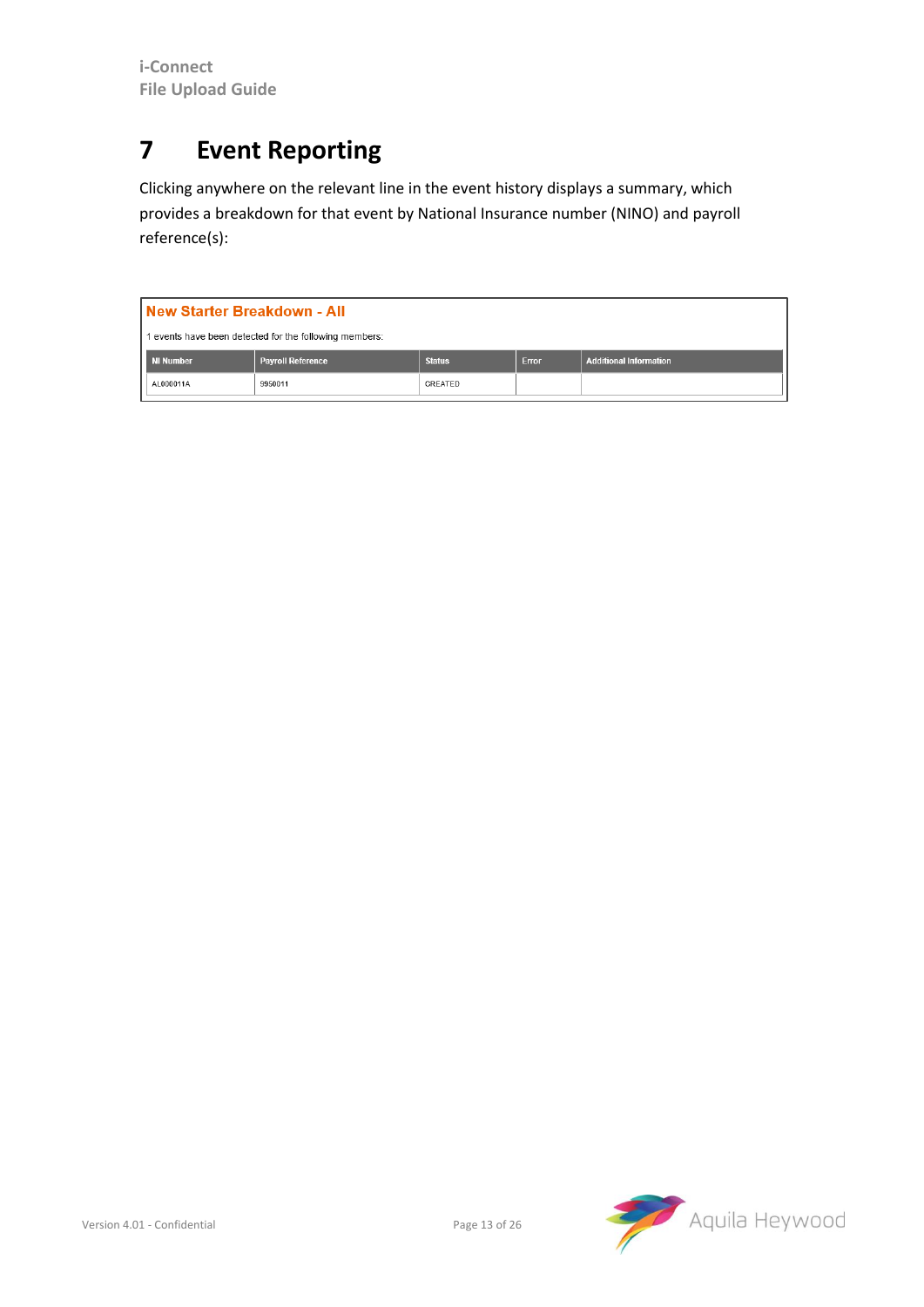#### <span id="page-13-0"></span>**8 Submitting Data to Your Pension Fund**

Click the 'Proceed' button to send the detected events to your pension fund, or click 'Cancel' to cancel the upload process.

When you click 'Proceed', the upload status changes from 'Pending' to 'Submitted' to indicate that i-Connect has started sending the events. The progress bars fill to indicate the progress of the upload and the totals change to display the number of pending, submitted and completed events (any failures or error totals will also be updated):

| <b>Latest Upload</b>                                                                                                                                         |                |                                                                                                                                                                                                                                                                                                                                                       |                                           |              |  |                                                                                                                                                                              |                                  |                                                            |                 |   |
|--------------------------------------------------------------------------------------------------------------------------------------------------------------|----------------|-------------------------------------------------------------------------------------------------------------------------------------------------------------------------------------------------------------------------------------------------------------------------------------------------------------------------------------------------------|-------------------------------------------|--------------|--|------------------------------------------------------------------------------------------------------------------------------------------------------------------------------|----------------------------------|------------------------------------------------------------|-----------------|---|
| Below is a summary of the latest file submission to i-Connect for the selected payroll.                                                                      |                |                                                                                                                                                                                                                                                                                                                                                       |                                           |              |  |                                                                                                                                                                              |                                  |                                                            |                 |   |
| <b>File Name</b>                                                                                                                                             |                | <b>Period End</b><br><b>Date</b>                                                                                                                                                                                                                                                                                                                      | <b>Expected Submission</b><br><b>Date</b> |              |  | <b>Submission</b><br><b>Date</b>                                                                                                                                             | <b>Submission</b><br><b>Type</b> | <b>Status</b>                                              |                 |   |
| N:\iConnect\Product\CQA\Genesee Release\Test Files\12 Months\July 2018<br>Doc.csv                                                                            |                | 31-07-2018                                                                                                                                                                                                                                                                                                                                            |                                           | 31-07-2018   |  | 25-06-2019<br>10:18:14                                                                                                                                                       | Payroll Upload                   | Submitted                                                  |                 |   |
| <b>Submission Statistics</b>                                                                                                                                 |                |                                                                                                                                                                                                                                                                                                                                                       |                                           |              |  |                                                                                                                                                                              |                                  |                                                            |                 |   |
| Total Number of Payroll Members Tracked by i-Connect<br>12<br>0<br>Omitted Payroll Members (present on a previous submission, and no leaver event processed) |                |                                                                                                                                                                                                                                                                                                                                                       |                                           |              |  |                                                                                                                                                                              |                                  |                                                            |                 |   |
| Payroll Members submitted this period<br>Pensionable Pay (Period)<br>Main CARE Pay (YTD)<br>50/50 CARE Pay (YTD)                                             |                | Payroll Members in Error<br>$\mathbf 0$<br>Employee Main Contributions (Period)<br>£3,351.25<br>Employee Main Contributions (YTD)<br>£11,672.50<br>Employee 50/50 Contributions (Period)<br>€0.00<br>Employee 50/50 Contributions (YTD)<br>£0.00<br><b>Employer Contributions (Period)</b><br>€8,382.50<br>Employer Contributions (YTD)<br>€29,855.00 |                                           |              |  | <b>Accepted for Processing</b><br>AVCs (YTD)<br>Add Conts/ARCs (YTD)<br>Shared Cost APCs (Period)<br>Shared Cost APCs (YTD)<br>Employee APCs (Period)<br>Employee APCs (YTD) |                                  | 12<br>£80.20<br>£88.20<br>€0.00<br>£0.00<br>€0.00<br>€0.00 |                 |   |
| Submitted By User                                                                                                                                            |                |                                                                                                                                                                                                                                                                                                                                                       | gmpf                                      |              |  | Processed By User                                                                                                                                                            |                                  |                                                            | gmpf            |   |
| <b>Events</b>                                                                                                                                                | <b>Total</b>   | Pending                                                                                                                                                                                                                                                                                                                                               | <b>Submitted</b>                          | Completed    |  | <b>Failures</b>                                                                                                                                                              | <b>Errors</b>                    | <b>Suppressed</b>                                          | <b>Progress</b> |   |
| <b>New Starter</b>                                                                                                                                           | $\mathbf{1}$   | 0                                                                                                                                                                                                                                                                                                                                                     | $\pmb{0}$                                 | 1            |  | $\bf{0}$                                                                                                                                                                     | $\bf{0}$                         | $\bf 0$                                                    |                 |   |
| Opt In                                                                                                                                                       | $\pmb{0}$      | 0                                                                                                                                                                                                                                                                                                                                                     | $\pmb{0}$                                 | $\pmb{0}$    |  | $\bf{0}$                                                                                                                                                                     | $\bf{0}$                         | $\pmb{0}$                                                  |                 |   |
| Salary                                                                                                                                                       | 12             | 0                                                                                                                                                                                                                                                                                                                                                     | 11                                        | $\mathbf{1}$ |  | $\pmb{0}$                                                                                                                                                                    | $\mathbf 0$                      | 0                                                          | ш               |   |
| Contributions                                                                                                                                                | 12             | 0                                                                                                                                                                                                                                                                                                                                                     | 11                                        | $\mathbf{1}$ |  | $\bf{0}$                                                                                                                                                                     | $\mathbf 0$                      | $\mathbf 0$                                                | п               |   |
| <b>Additional Contributions</b>                                                                                                                              | $\mathbf 2$    | 0                                                                                                                                                                                                                                                                                                                                                     | $\mathbf 2$                               | $\pmb{0}$    |  | $\pmb{0}$                                                                                                                                                                    | 0                                | 0                                                          | г               | ┑ |
| <b>CARE Pay</b>                                                                                                                                              | 12             | $\mathbf{0}$                                                                                                                                                                                                                                                                                                                                          | 12                                        | $\mathbf 0$  |  | $\bf{0}$                                                                                                                                                                     | $\mathbf 0$                      | 0                                                          | $\overline{ }$  | ┑ |
| Service                                                                                                                                                      | $\mathbf 0$    | $\mathbf 0$                                                                                                                                                                                                                                                                                                                                           | $\mathbf 0$                               | $\mathbf 0$  |  | 0                                                                                                                                                                            | $\mathbf 0$                      | $\mathbf 0$                                                |                 |   |
| Service Break                                                                                                                                                | $\mathbf 0$    | $\pmb{0}$                                                                                                                                                                                                                                                                                                                                             | $\mathbf{0}$                              | $\mathbf 0$  |  | $\mathbf{0}$                                                                                                                                                                 | $\mathbf{0}$                     | $\pmb{0}$                                                  |                 |   |
| <b>Member Details Update</b>                                                                                                                                 | $\overline{2}$ | 0                                                                                                                                                                                                                                                                                                                                                     | $\overline{2}$                            | $\mathbf 0$  |  | 0                                                                                                                                                                            | $\mathbf{0}$                     | $\mathbf 0$                                                |                 |   |
| <b>Member Address Update</b>                                                                                                                                 | $\mathbf{1}$   | $\mathbf{0}$                                                                                                                                                                                                                                                                                                                                          | $\mathbf{1}$                              | $\mathbf 0$  |  | $\mathbf 0$                                                                                                                                                                  | $\mathbf{0}$                     | $\mathbf 0$                                                |                 |   |
| Works Address Update                                                                                                                                         | $\mathbf 0$    | 0                                                                                                                                                                                                                                                                                                                                                     | $\mathbf 0$                               | $\mathbf 0$  |  | 0                                                                                                                                                                            | $\mathbf 0$                      | $\mathbf 0$                                                |                 |   |
| Opt Out                                                                                                                                                      | $\bf{0}$       | 0                                                                                                                                                                                                                                                                                                                                                     | $\mathbf{0}$                              | $\mathbf 0$  |  | $\bf{0}$                                                                                                                                                                     | $\mathbf 0$                      | $\mathbf 0$                                                |                 |   |
| Leaver                                                                                                                                                       | $\mathbf 0$    | 0                                                                                                                                                                                                                                                                                                                                                     | $\pmb{0}$                                 | $\pmb{0}$    |  | 0                                                                                                                                                                            | 0                                | $\bf 0$                                                    |                 |   |

The upload process can take several minutes to several hours to complete, depending on the size of the payroll and the amount of activity on the i-Connect service.

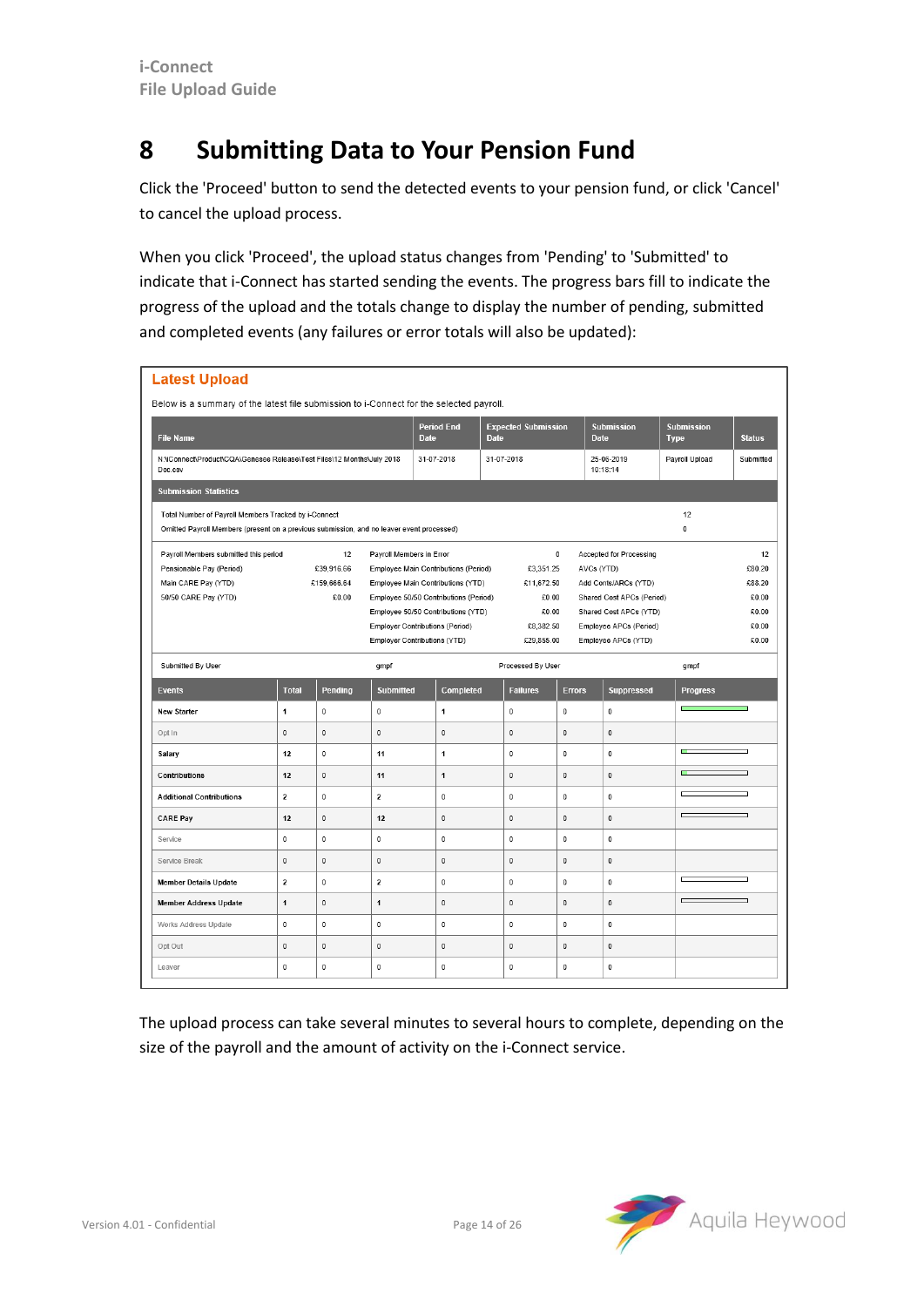You should log into i-Connect the following day to ensure all events have been processed correctly and that the status of the file upload has changed from 'Submitted' to 'Complete'. If the status is still displayed as 'Submitted', or is reported as 'Internal Error', contact the i-Connect service desk [\(support@i-Connectdata.co.uk\)](mailto:support@i-Connectdata.co.uk).

#### <span id="page-14-0"></span>**8.1 Tolerance Failures**

If any of the payroll tolerances are breached for your selected payroll (see the Onboarding Guide), a message is displayed on the Dashboard, underneath the Latest Upload section:

| <b>File Name</b>                                                                          |             |                          | <b>Period End</b><br><b>Date</b>      | <b>Expected Submission</b><br>Date |    | <b>Submission Date</b>         | <b>Submission</b><br><b>Type</b> | <b>Status</b> |  |  |
|-------------------------------------------------------------------------------------------|-------------|--------------------------|---------------------------------------|------------------------------------|----|--------------------------------|----------------------------------|---------------|--|--|
| N:\iConnect\Product\CQA\Genesee Release\Test Files\12 Months\July 2018<br>Doc.csv         |             |                          | 31-07-2018                            | 31-07-2018                         |    | 25-06-2019<br>10:27:58         | Pavroll Upload                   | Pending       |  |  |
| <b>Submission Statistics</b>                                                              |             |                          |                                       |                                    |    |                                |                                  |               |  |  |
| Total Number of Payroll Members Tracked by i-Connect                                      |             |                          |                                       |                                    | 12 |                                |                                  |               |  |  |
| Omitted Payroll Members (present on a previous submission, and no leaver event processed) |             |                          |                                       |                                    |    |                                | $\Omega$                         |               |  |  |
| Payroll Members submitted this period                                                     | 12          | Payroll Members in Error |                                       | $^{\circ}$                         |    | <b>Accepted for Processing</b> |                                  | 12            |  |  |
| Pensionable Pay (Period)                                                                  | €39.916.66  |                          | Employee Main Contributions (Period)  | £3.351.25                          |    | AVCs (YTD)                     |                                  | £80.20        |  |  |
| Main CARE Pay (YTD)                                                                       | £159,666.64 |                          | Employee Main Contributions (YTD)     | £11,672.50                         |    | Add Conts/ARCs (YTD)           |                                  | £88.20        |  |  |
| 50/50 CARE Pay (YTD)                                                                      | £0.00       |                          | Employee 50/50 Contributions (Period) | £0.00                              |    | Shared Cost APCs (Period)      |                                  | £0.00         |  |  |
|                                                                                           |             |                          | Employee 50/50 Contributions (YTD)    | £0.00                              |    | Shared Cost APCs (YTD)         |                                  | £0.00         |  |  |
|                                                                                           |             |                          | Employer Contributions (Period)       | £8,382.50                          |    | Employee APCs (Period)         |                                  | £0.00         |  |  |
|                                                                                           |             |                          | Employer Contributions (YTD)          | £29.855.00                         |    | Employee APCs (YTD)            |                                  | £0.00         |  |  |
| Submitted By User                                                                         |             | qmpf                     |                                       | Processed By User                  |    |                                |                                  |               |  |  |
| 1 tolerance failures were detected with this submission. Click here to view the failures. |             |                          |                                       |                                    |    |                                |                                  |               |  |  |

Click the message for further details:

| <b>Tolerance Failures</b>     |                                                   |                                  |                              |                   |  |  |  |  |
|-------------------------------|---------------------------------------------------|----------------------------------|------------------------------|-------------------|--|--|--|--|
| <b>Tolerance Failures</b>     |                                                   |                                  |                              |                   |  |  |  |  |
|                               | This submission compared with previous submission |                                  |                              |                   |  |  |  |  |
|                               |                                                   |                                  |                              |                   |  |  |  |  |
| <b>Tolerance</b>              | <b>Tolerance Amount</b>                           | <b>Previous Submission Total</b> | <b>Total This Submission</b> | <b>Difference</b> |  |  |  |  |
| <b>Employee Contributions</b> | 10%                                               | £3,001.01                        | £3,351.25                    | 12%               |  |  |  |  |

Check the payroll extract file against the payroll system to ensure that the details are correct. If there is a problem with the file, you should return to the Dashboard, cancel the payroll upload and request a new payroll extract file from your payroll team/provider.

If the file is valid (the triggered tolerances are consistent with the payroll system), you should return to the Dashboard and click the Proceed button. i-Connect will then display the tolerance failures on a new page, and it will not be possible to proceed with the upload until you have ticked each failure to confirm that the tolerance checks will be ignored:

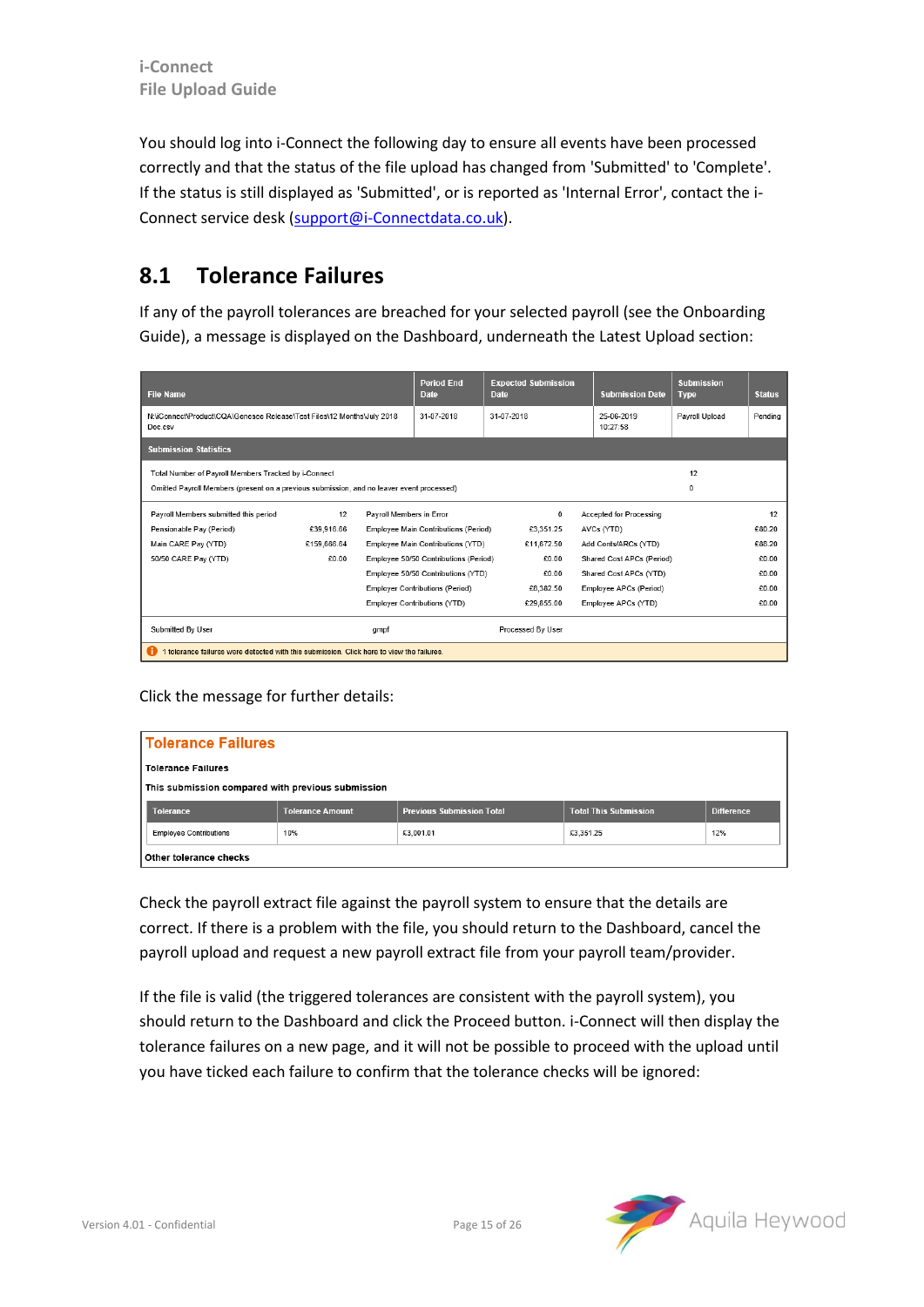| <b>Tolerance Failures</b>                                                        |                                                                                                                                                                                              |                                  |                              |                   |  |  |  |
|----------------------------------------------------------------------------------|----------------------------------------------------------------------------------------------------------------------------------------------------------------------------------------------|----------------------------------|------------------------------|-------------------|--|--|--|
|                                                                                  | <b>D</b> Please review the tolerance failures on this submission and confirm each failure can be ignored by checking the boxes on this page. Once<br>completed, click 'Proceed' to continue. |                                  |                              |                   |  |  |  |
| <b>Tolerance Failures</b>                                                        |                                                                                                                                                                                              |                                  |                              |                   |  |  |  |
|                                                                                  | This submission compared with previous submission                                                                                                                                            |                                  |                              |                   |  |  |  |
| <b>Tolerance</b>                                                                 | <b>Tolerance Amount</b>                                                                                                                                                                      | <b>Previous Submission Total</b> | <b>Total This Submission</b> | <b>Difference</b> |  |  |  |
| <b>Employee Contributions</b>                                                    | 10%                                                                                                                                                                                          | £3,001.01                        | £3,351.25                    | 12%               |  |  |  |
| Other tolerance checks                                                           |                                                                                                                                                                                              |                                  |                              |                   |  |  |  |
| ⊽<br>I confirm that all tolerance failures and/or validation errors are accepted |                                                                                                                                                                                              |                                  |                              |                   |  |  |  |
| Proceed                                                                          |                                                                                                                                                                                              |                                  |                              |                   |  |  |  |

If the following page is displayed when you click the Proceed button, it means that your administering authority has prevented any file uploads, with tolerance failures, from being submitted without administering authority authorisation:

| <b>Tolerance Failures</b>                         |                         |                                                                                           |                              |                   |  |  |  |
|---------------------------------------------------|-------------------------|-------------------------------------------------------------------------------------------|------------------------------|-------------------|--|--|--|
|                                                   |                         | <b>O</b> Please contact the admin authority in order to resolve these tolerance failures. |                              |                   |  |  |  |
| <b>Tolerance Failures</b>                         |                         |                                                                                           |                              |                   |  |  |  |
| This submission compared with previous submission |                         |                                                                                           |                              |                   |  |  |  |
| <b>Tolerance</b>                                  | <b>Tolerance Amount</b> | <b>Previous Submission Total</b>                                                          | <b>Total This Submission</b> | <b>Difference</b> |  |  |  |
| <b>Employee Contributions</b>                     | 10%                     | £4,010.02                                                                                 | £23,737.50                   | 492%              |  |  |  |
| Other tolerance checks                            |                         |                                                                                           |                              |                   |  |  |  |

You should either:

- Cancel the submission and resubmit a corrected file
- Contact the Administering Authority, to request that they log into i-Connect and processes the submission on your behalf, assuming both parties agree that the tolerances warnings can be safely ignored.

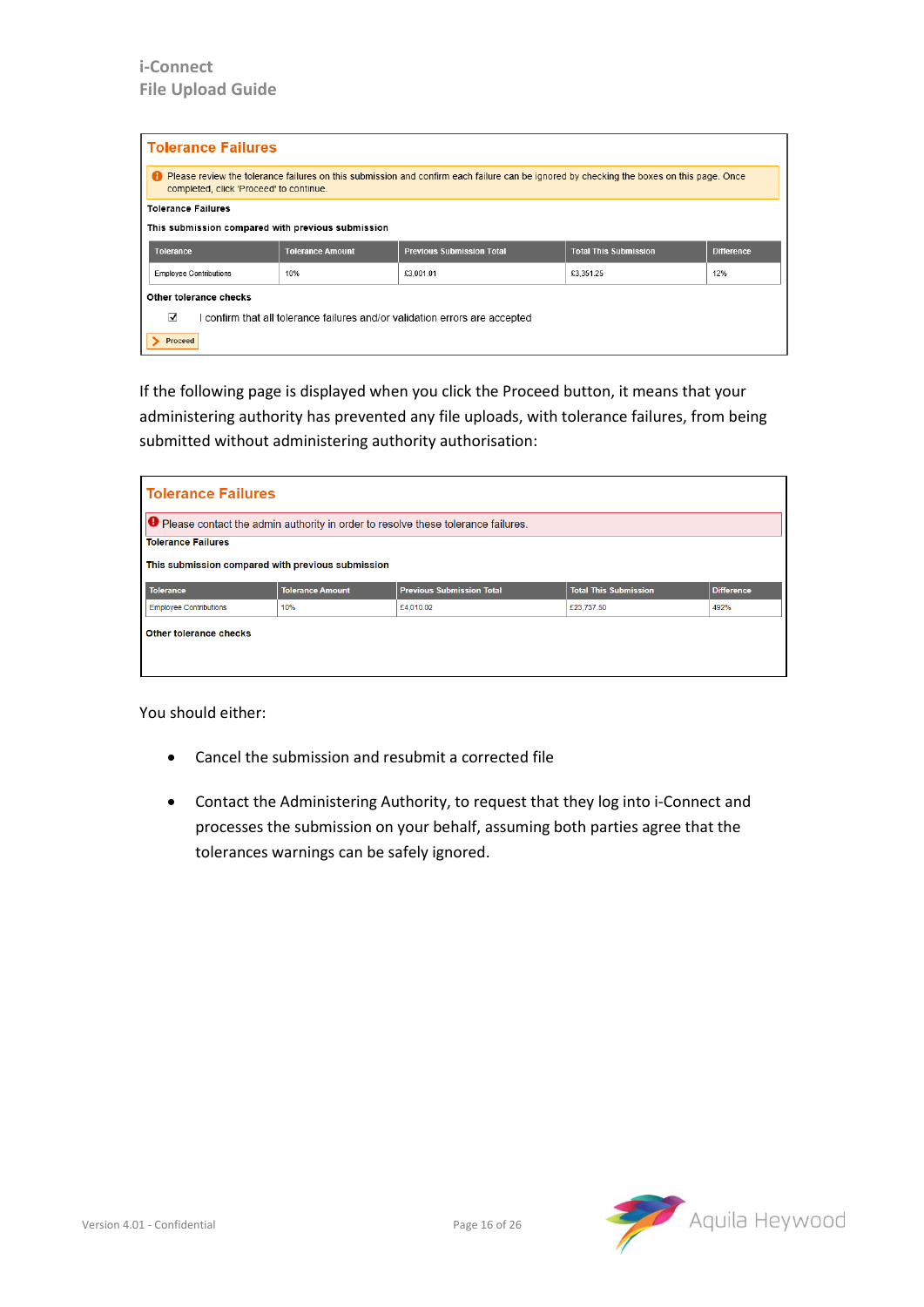#### <span id="page-16-0"></span>**8.2 Validation Errors**

i-Connect checks the payroll extract file for validation errors as part of the upload process. An error message is displayed on the Dashboard if any validation errors are detected:

| <b>File Name</b>                                                                               |             |                          | <b>Period End</b><br><b>Date</b>      | <b>Expected Submission</b><br><b>Date</b> | <b>Submission</b><br><b>Date</b> | <b>Submission</b><br><b>Type</b> | <b>Status</b> |
|------------------------------------------------------------------------------------------------|-------------|--------------------------|---------------------------------------|-------------------------------------------|----------------------------------|----------------------------------|---------------|
| N:\iConnect\Product\CQA\Genesee Release\Test Files\12 Months\July 2018 Val<br>Err.csv          |             |                          | 31-07-2018                            | 31-07-2018                                | 25-06-2019<br>11:17:57           | Payroll Upload                   | Pending       |
| <b>Submission Statistics</b>                                                                   |             |                          |                                       |                                           |                                  |                                  |               |
| Total Number of Payroll Members Tracked by i-Connect                                           |             |                          |                                       |                                           |                                  | 11                               |               |
| Omitted Payroll Members (present on a previous submission, and no leaver event processed)      |             |                          |                                       |                                           |                                  | $\overline{2}$                   |               |
| Pavroll Members submitted this period                                                          | 12          | Pavroll Members in Error |                                       | 3                                         | Accepted for Processing          |                                  | 9             |
| Pensionable Pay (Period)                                                                       | £39,916.66  |                          | Employee Main Contributions (Period)  | £3,119.75                                 | AVCs (YTD)                       |                                  | £80.20        |
| Main CARE Pay (YTD)                                                                            | £159,666.64 |                          | Employee Main Contributions (YTD)     | €11.672.50                                | Add Conts/ARCs (YTD)             |                                  | £88.20        |
| 50/50 CARE Pay (YTD)                                                                           | £0.00       |                          | Employee 50/50 Contributions (Period) | €0.00                                     | Shared Cost APCs (Period)        |                                  | £0.00         |
|                                                                                                |             |                          | Employee 50/50 Contributions (YTD)    | £0.00                                     | Shared Cost APCs (YTD)           |                                  | £0.00         |
|                                                                                                |             |                          | Employer Contributions (Period)       | €8.382.50                                 | Employee APCs (Period)           |                                  | €0.00         |
|                                                                                                |             |                          | Employer Contributions (YTD)          | £29,855.00                                | Employee APCs (YTD)              |                                  | £0.00         |
| Submitted By User                                                                              |             | gmpf                     |                                       | Processed By User                         |                                  |                                  |               |
| Validation errors detected for 3 member(s) for this submission. Click here to view the errors. |             |                          |                                       |                                           |                                  |                                  |               |

#### Click the message for further details:

| <b>Validation Errors</b>                                                                                                                    |                          |                  |                                                          |                                  |  |  |  |  |  |
|---------------------------------------------------------------------------------------------------------------------------------------------|--------------------------|------------------|----------------------------------------------------------|----------------------------------|--|--|--|--|--|
| <b>Member Validation Errors</b>                                                                                                             |                          |                  |                                                          |                                  |  |  |  |  |  |
| Please note that all i-Connect event processing will be cancelled for members who appear on the list below (* denotes unique records only). |                          |                  |                                                          |                                  |  |  |  |  |  |
| <b>Existing Member Validation Errors</b>                                                                                                    | $2*$                     |                  |                                                          |                                  |  |  |  |  |  |
| <b>New Starter Validation Errors</b>                                                                                                        | $1*$                     |                  |                                                          |                                  |  |  |  |  |  |
| <b>Line Number</b>                                                                                                                          | <b>Payroll Reference</b> | <b>NI Number</b> | <b>Error Message</b>                                     | New Starter or Existing Member & |  |  |  |  |  |
| 13                                                                                                                                          | 9950015                  | AL000015A        | Date Joined Fund is missing<br>Gross Earnings is missing | New Starter                      |  |  |  |  |  |
| 4                                                                                                                                           | 9950003                  | AL000003A        | Pay Period Employee Main Contribution is missing         | <b>Existing Member</b>           |  |  |  |  |  |
| 5                                                                                                                                           | 9950004                  | AL000004A        | Pay Period Employee Main Contribution is missing         | <b>Existing Member</b>           |  |  |  |  |  |

i-Connect provides the following information for each error, enabling you to identify the relevant records on the payroll extract file and investigate the error:

| Line Number                        | The row in the CSV file for employee with the error              |
|------------------------------------|------------------------------------------------------------------|
| <b>Payroll Reference</b>           | The employee's payroll refence(s)                                |
| NI Number                          | The first letter of the employee's surname                       |
| <b>Error Message</b>               | A description of the error                                       |
| <b>New Starter/Existing Member</b> | Whether the error relates to a new starter or existing<br>member |

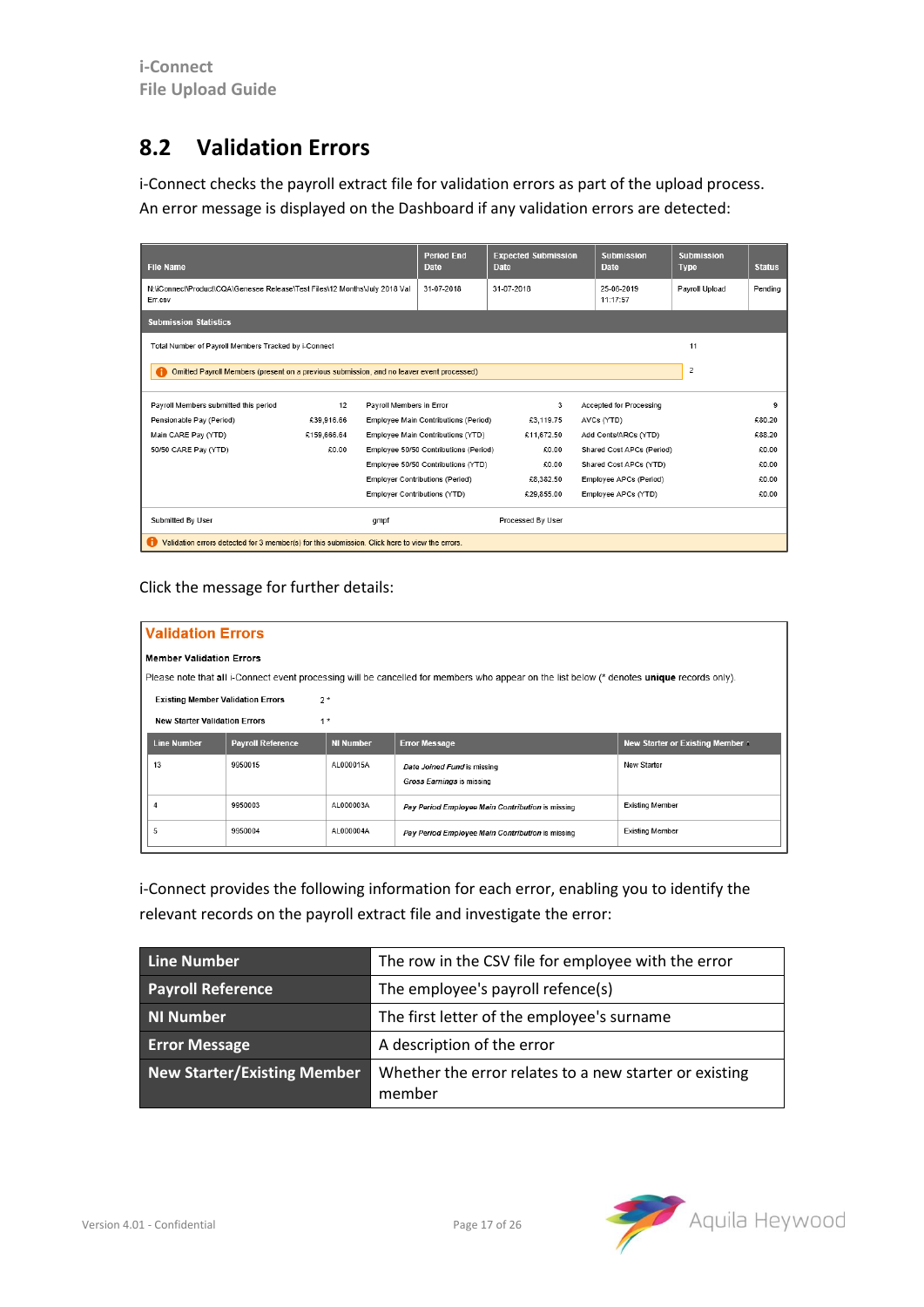Following investigation, you may choose to ask your payroll team/provider to correct the file or proceed with the upload and ignore the validation errors by ticking the 'I Confirm that all tolerance failures and/or validation errors area accepted' checkbox:

|                                                                                                                                                                                           | <b>Validation Errors</b>                                                    |                  |                                                                                                                                             |                                  |  |  |  |  |  |
|-------------------------------------------------------------------------------------------------------------------------------------------------------------------------------------------|-----------------------------------------------------------------------------|------------------|---------------------------------------------------------------------------------------------------------------------------------------------|----------------------------------|--|--|--|--|--|
| <b>•</b> Please review the validation errors on this submission and confirm each error can be ignored by checking the boxes on this page. Once<br>completed, click 'Proceed' to continue. |                                                                             |                  |                                                                                                                                             |                                  |  |  |  |  |  |
| <b>Member Validation Errors</b>                                                                                                                                                           |                                                                             |                  |                                                                                                                                             |                                  |  |  |  |  |  |
|                                                                                                                                                                                           |                                                                             |                  | Please note that all i-Connect event processing will be cancelled for members who appear on the list below (* denotes unique records only). |                                  |  |  |  |  |  |
|                                                                                                                                                                                           | <b>Existing Member Validation Errors</b><br>$2*$                            |                  |                                                                                                                                             |                                  |  |  |  |  |  |
|                                                                                                                                                                                           | <b>New Starter Validation Errors</b>                                        | $1*$             |                                                                                                                                             |                                  |  |  |  |  |  |
| <b>Line Number</b>                                                                                                                                                                        | <b>Payroll Reference</b>                                                    | <b>NI Number</b> | <b>Error Message</b>                                                                                                                        | New Starter or Existing Member A |  |  |  |  |  |
| 13                                                                                                                                                                                        | 9950015                                                                     | AL000015A        | Date Joined Fund is missing                                                                                                                 | New Starter                      |  |  |  |  |  |
|                                                                                                                                                                                           |                                                                             |                  | Gross Earnings is missing                                                                                                                   |                                  |  |  |  |  |  |
| 4                                                                                                                                                                                         | 9950003                                                                     | AL000003A        | Pay Period Employee Main Contribution is missing                                                                                            | <b>Existing Member</b>           |  |  |  |  |  |
| 5                                                                                                                                                                                         | 9950004                                                                     | AL000004A        | Pay Period Employee Main Contribution is missing                                                                                            | <b>Existing Member</b>           |  |  |  |  |  |
| ⊽<br>Proceed                                                                                                                                                                              | I confirm that all tolerance failures and/or validation errors are accepted |                  |                                                                                                                                             |                                  |  |  |  |  |  |

**Please note that no events will be updated for any existing members with a validation error, even if the error only effects one of the events.** These members will be omitted from the payroll extract file and will be reported as 'Omitted Members' in i-Connect (see section [8.4\)](#page-19-0). You must ensure that any ignored validation errors are corrected on the next pay period payroll extract file, unless you are processing the last pay period in the scheme year (e.g. 31/07/2019), in which case all validation errors should be corrected to ensure each member has a complete record of pay and contributions. See the FAQ section for a full list of validation errors.

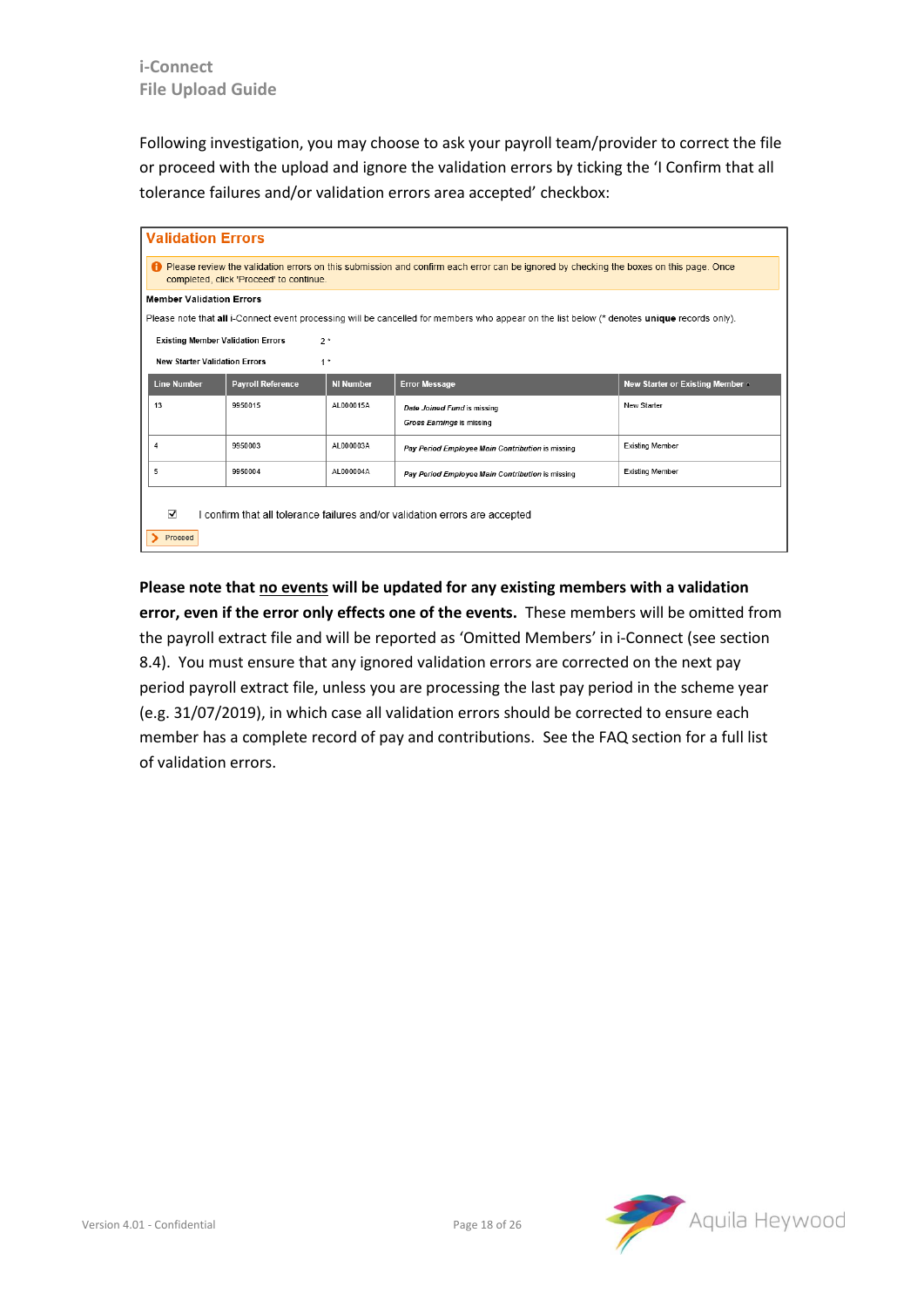#### <span id="page-18-0"></span>**8.3 Event Errors**

Errors may be reported for one or more events during the submission process (after you selected the 'Proceed' button to submit data to the pension funds system):

| <b>Latest Upload</b>                                                                                                                              |                         |                      |                              |                                                                             |                                           |                |                                                     |                                  |                 |
|---------------------------------------------------------------------------------------------------------------------------------------------------|-------------------------|----------------------|------------------------------|-----------------------------------------------------------------------------|-------------------------------------------|----------------|-----------------------------------------------------|----------------------------------|-----------------|
| Below is a summary of the latest file submission to i-Connect for the selected payroll.                                                           |                         |                      |                              |                                                                             |                                           |                |                                                     |                                  |                 |
| <b>File Name</b>                                                                                                                                  |                         |                      |                              | <b>Period End</b><br><b>Date</b>                                            | <b>Expected Submission</b><br><b>Date</b> |                | <b>Submission</b><br><b>Date</b>                    | <b>Submission</b><br><b>Type</b> | <b>Status</b>   |
| N:\iConnect\Product\CQA\Genesee Release\Test Files\12 Months\July 2018 Ev<br>Err.csv                                                              |                         |                      |                              | 31-07-2018                                                                  | 31-07-2018                                |                | 25-06-2019<br>11:31:54                              | Payroll Upload                   | Complete        |
| <b>Submission Statistics</b>                                                                                                                      |                         |                      |                              |                                                                             |                                           |                |                                                     |                                  |                 |
| Total Number of Payroll Members Tracked by i-Connect<br>Omitted Payroll Members (present on a previous submission, and no leaver event processed) |                         |                      |                              |                                                                             |                                           |                |                                                     | 12<br>$\mathbf 0$                |                 |
| Payroll Members submitted this period                                                                                                             |                         | 12                   | Payroll Members in Error     |                                                                             |                                           | $\mathbf 0$    | Accepted for Processing                             |                                  | 12              |
| Pensionable Pay (Period)                                                                                                                          |                         | £39,916.66           |                              | Employee Main Contributions (Period)                                        | £3,351.25                                 |                | AVCs (YTD)                                          |                                  | £80.20          |
| Main CARE Pay (YTD)<br>50/50 CARE Pay (YTD)                                                                                                       |                         | €159,666.64<br>€0.00 |                              | Employee Main Contributions (YTD)                                           | €11,672.50<br>€0.00                       |                | Add Conts/ARCs (YTD)                                |                                  | £88.20<br>€0.00 |
|                                                                                                                                                   |                         |                      |                              | Employee 50/50 Contributions (Period)<br>Employee 50/50 Contributions (YTD) | €0.00                                     |                | Shared Cost APCs (Period)<br>Shared Cost APCs (YTD) |                                  | €0.00           |
|                                                                                                                                                   |                         |                      |                              | <b>Employer Contributions (Period)</b>                                      | €8,382.50                                 |                | Employee APCs (Period)                              |                                  | €0.00           |
|                                                                                                                                                   |                         |                      | Employer Contributions (YTD) |                                                                             | €29,855.00                                |                | Employee APCs (YTD)                                 |                                  | £0.00           |
| Submitted By User                                                                                                                                 |                         |                      | gmpf                         |                                                                             | Processed By User                         |                |                                                     | gmpf                             |                 |
| Tolerance failures were detected and confirmed by the user to proceed with submission processing. Click here to view the failures.                |                         |                      |                              |                                                                             |                                           |                |                                                     |                                  |                 |
| <b>Events</b>                                                                                                                                     | <b>Total</b>            | Pending              | <b>Submitted</b>             | Completed                                                                   | <b>Failures</b>                           | <b>Errors</b>  | <b>Suppressed</b>                                   | <b>Progress</b>                  |                 |
|                                                                                                                                                   |                         |                      |                              |                                                                             |                                           |                |                                                     |                                  |                 |
| New Starter                                                                                                                                       | 0                       | 0                    | $\bf{0}$                     | $\mathbf 0$                                                                 | $\mathbf 0$                               | $\mathbf 0$    | $\mathbf 0$                                         |                                  |                 |
| Opt In                                                                                                                                            | $\mathbf 0$             | 0                    | $\bf{0}$                     | $\pmb{0}$                                                                   | $\mathbf 0$                               | $\mathbf 0$    | $\pmb{0}$                                           |                                  |                 |
| Salarv                                                                                                                                            | 12                      | 0                    | 0                            | 12                                                                          | $\mathbf 0$                               | 0              | $\mathbf{0}$                                        |                                  |                 |
| Contributions                                                                                                                                     | 12                      | $\bf{0}$             | $\bf{0}$                     | 10                                                                          | $\mathbf 0$                               | $\overline{2}$ | $\mathbf 0$                                         |                                  |                 |
| <b>Additional Contributions</b>                                                                                                                   | $\overline{\mathbf{2}}$ | 0                    | 0                            | $\mathbf 2$                                                                 | $\pmb{0}$                                 | 0              | $\mathbf 0$                                         |                                  |                 |
| <b>CARE Pay</b>                                                                                                                                   | 12                      | $\bf{0}$             | $\bf{0}$                     | 12                                                                          | $\mathbf 0$                               | $\mathbf 0$    | $\mathbf 0$                                         |                                  |                 |
| Service                                                                                                                                           | 0                       | 0                    | 0                            | 0                                                                           | $\pmb{0}$                                 | 0              | $\bf{0}$                                            |                                  |                 |
| Service Break                                                                                                                                     | 0                       | 0                    | 0                            | 0                                                                           | $\pmb{0}$                                 | 0              | $\pmb{0}$                                           |                                  |                 |
| <b>Member Details Update</b>                                                                                                                      | 1                       | 0                    | 0                            | 1                                                                           | $\pmb{0}$                                 | 0              | $\bf{0}$                                            |                                  |                 |
| <b>Member Address Update</b>                                                                                                                      | 1                       | 0                    | $\pmb{0}$                    | 0                                                                           | $\pmb{0}$                                 | 1              | $\pmb{0}$                                           |                                  |                 |
| Works Address Update                                                                                                                              | 0                       | 0                    | $\pmb{0}$                    | 0                                                                           | $\mathbf 0$                               | 0              | $\mathbf 0$                                         |                                  |                 |
| Opt Out                                                                                                                                           | $\pmb{0}$               | 0                    | 0                            | $\pmb{0}$                                                                   | $\pmb{0}$                                 | 0              | $\pmb{0}$                                           |                                  |                 |

Click on the number in the Event tables 'Errors' column to view further details of each of the event errors:

| <b>Contributions Breakdown - Errors</b>                |                          |               |                           |                                                                                                                                |  |  |  |  |
|--------------------------------------------------------|--------------------------|---------------|---------------------------|--------------------------------------------------------------------------------------------------------------------------------|--|--|--|--|
| 2 events have been detected for the following members: |                          |               |                           |                                                                                                                                |  |  |  |  |
| <b>NI Number</b>                                       | <b>Payroll Reference</b> | <b>Status</b> | <b>Error</b>              | <b>Additional Information</b>                                                                                                  |  |  |  |  |
| AL000001A                                              | 9950001                  | ERROR         | altair validation failure | 921: Contribution Rate must be within the range 2.75 to 12.5.<br>921: Contribution Rate must be within the range 2.75 to 12.5. |  |  |  |  |
| AL000002A                                              | 9950002                  | ERROR         | altair validation failure | 921: Contribution Rate must be within the range 2.75 to 12.5.<br>921: Contribution Rate must be within the range 2.75 to 12.5. |  |  |  |  |

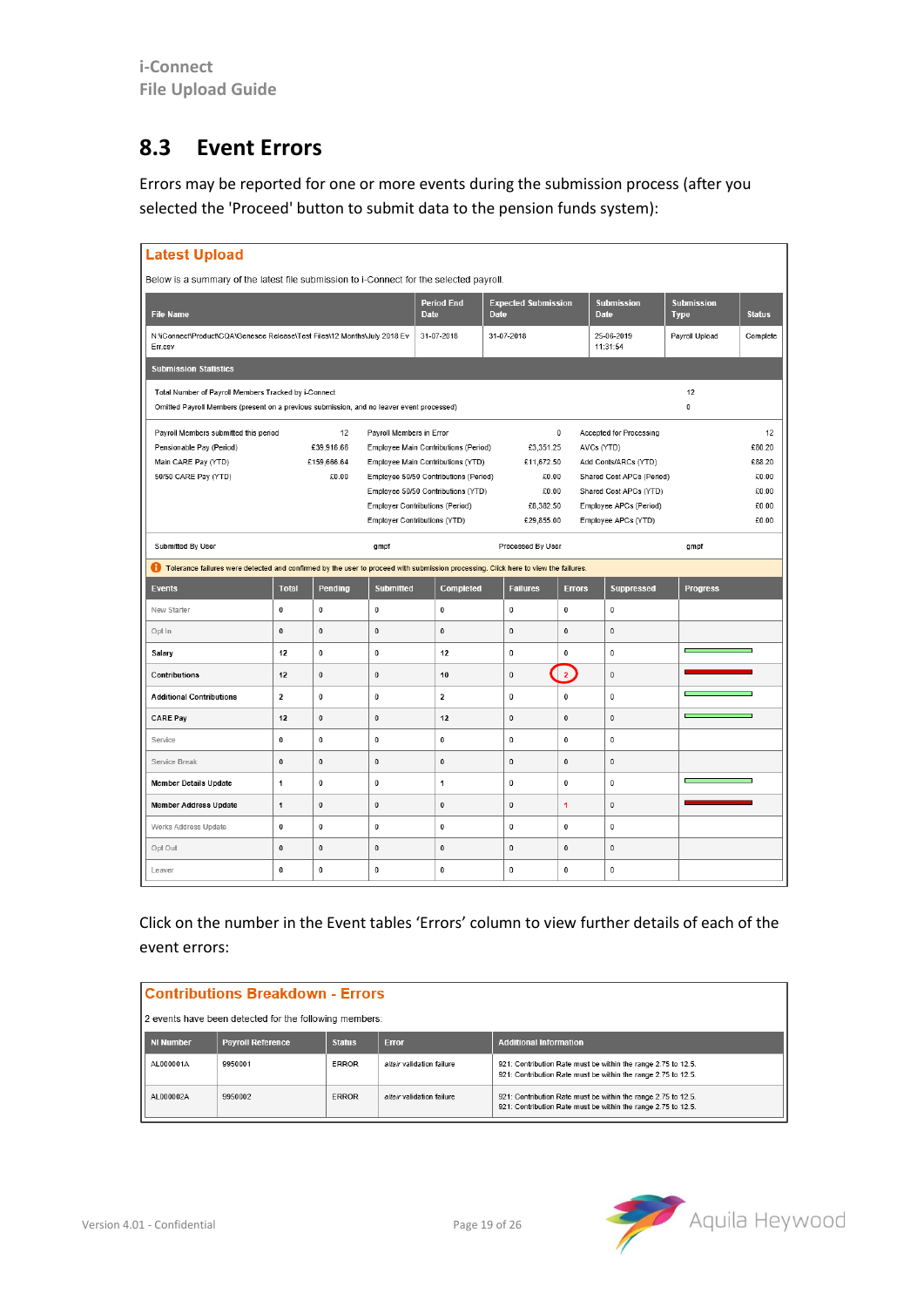#### <span id="page-19-0"></span>**8.4 Omitted Members**

Omitted members are employees who do not appear on the payroll extract file each payroll period, for example, zero-hour-contract employees, who are not included on one payroll submission, but may be included in future payroll submission.

Omitted member processing occurs automatically and prevents unnecessary new starter events from being identified and duplicate records being created on your funds target system. i-Connect will display a warning on the dashboard if any omitted members are detected:

|                                                                                                                                                       | <b>Latest Upload</b>                                                                              |             |                                      |                                  |                                           |                |                                  |                                  |               |
|-------------------------------------------------------------------------------------------------------------------------------------------------------|---------------------------------------------------------------------------------------------------|-------------|--------------------------------------|----------------------------------|-------------------------------------------|----------------|----------------------------------|----------------------------------|---------------|
|                                                                                                                                                       | Below is a summary of the latest file submission to i-Connect for the selected payroll.           |             |                                      |                                  |                                           |                |                                  |                                  |               |
| You may proceed with the processing of this submission by clicking the 'Proceed' button, or alternatively cancel the submission by clicking 'Cancel'. |                                                                                                   |             |                                      |                                  |                                           |                |                                  |                                  |               |
|                                                                                                                                                       | <b>File Name</b>                                                                                  |             |                                      | <b>Period End</b><br><b>Date</b> | <b>Expected Submission</b><br><b>Date</b> |                | <b>Submission</b><br><b>Date</b> | <b>Submission</b><br><b>Type</b> | <b>Status</b> |
|                                                                                                                                                       | O:\iConnect\Product\CQA\Release 2018.2\Test Files\JD\12 Months\August 2018<br>Omitted Members.csv | 31-08-2018  | 31-08-2018                           |                                  | 29-06-2018<br>15:54:10                    | Payroll Upload | Pending                          |                                  |               |
|                                                                                                                                                       | <b>Submission Statistics</b>                                                                      |             |                                      |                                  |                                           |                |                                  |                                  |               |
|                                                                                                                                                       | Total Number of Payroll Members Tracked by i-Connect                                              |             |                                      |                                  |                                           |                |                                  | 12                               |               |
|                                                                                                                                                       | Omitted Payroll Members (present on a previous submission, and no leaver event processed)         |             |                                      |                                  |                                           |                |                                  | $\overline{c}$                   |               |
|                                                                                                                                                       | Payroll Members submitted this period                                                             | 10          | Payroll Members in Error             |                                  | $\mathbf{0}$                              |                | <b>Accepted for Processing</b>   |                                  | 10            |
|                                                                                                                                                       | Pensionable Pay (Period)                                                                          | £28.250.00  | Employee Main Contributions (Period) |                                  | €1,082.50                                 | AVCs (YTD)     |                                  |                                  | £503.25       |
|                                                                                                                                                       | Main CARE Pay (YTD)                                                                               | €118,500.00 | Employee Main Contributions (YTD)    |                                  | £7,326.25                                 |                | Add Conts/ARCs (YTD)             |                                  | €553.25       |

Clicking the warning message to display a list of the omitted members:

| <b>Omitted Members</b>                                                        |                                                                                   |                           |         |  |  |  |  |
|-------------------------------------------------------------------------------|-----------------------------------------------------------------------------------|---------------------------|---------|--|--|--|--|
| Members from previous submissions that have been omitted are described below. |                                                                                   |                           |         |  |  |  |  |
|                                                                               | Please select those Members that you wish to permanently delete from the payroll. |                           |         |  |  |  |  |
| <b>NI Number</b>                                                              | <b>Payroll Reference</b>                                                          | <b>Last Active Period</b> | Delete? |  |  |  |  |
| AL000001A                                                                     | 9950001                                                                           | 31-07-2018                |         |  |  |  |  |
| AL000002A                                                                     | 9950002                                                                           | 31-07-2018                |         |  |  |  |  |
|                                                                               |                                                                                   |                           |         |  |  |  |  |
| <b>Delete</b>                                                                 |                                                                                   |                           |         |  |  |  |  |

Omitted members are carried forward each pay period, until they re-appear on the payroll extract file, when normal processing is resumed.

If the omitted members are no longer active on the payroll system they can be deleted by ticking the 'Delete?' check box and clicking the 'Delete' button. The deletion option is only available when the submission status is 'Pending'.

Please note that you should notify the fund if you are intending to delete omitted members, as they may need additional information from you to process any leaver entitlements.

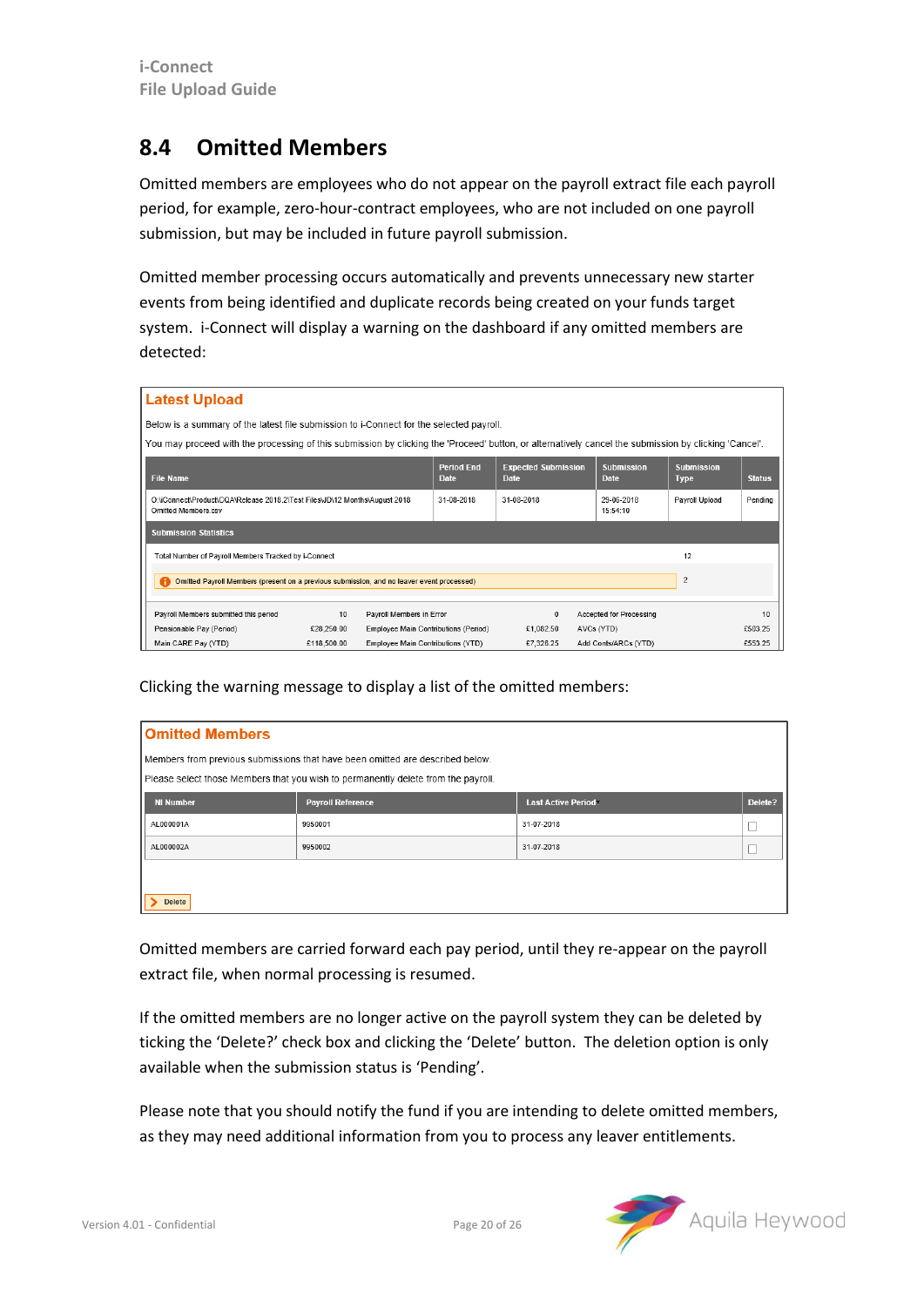#### **9 FAQs**

This section provides details of the possible error messages that can be displayed by i-Connect while the payroll extract file is uploaded, validated and the events detected.

#### **9.1 File Upload Errors**

<span id="page-20-1"></span><span id="page-20-0"></span>

| I see the following<br>message when<br>uploading a file. | File errors were detected.<br>The payroll period end date on the payroll file does not match the expected payroll period end date for the next submission. | i-Connect is<br>expecting a file<br>with a different |
|----------------------------------------------------------|------------------------------------------------------------------------------------------------------------------------------------------------------------|------------------------------------------------------|
|                                                          |                                                                                                                                                            | payroll period end                                   |
|                                                          |                                                                                                                                                            | date to be                                           |
|                                                          |                                                                                                                                                            | uploaded. The                                        |
|                                                          |                                                                                                                                                            | previous month's                                     |
|                                                          |                                                                                                                                                            | file may have been                                   |
|                                                          |                                                                                                                                                            | uploaded instead                                     |
|                                                          |                                                                                                                                                            | of this month's                                      |
|                                                          |                                                                                                                                                            | file.                                                |

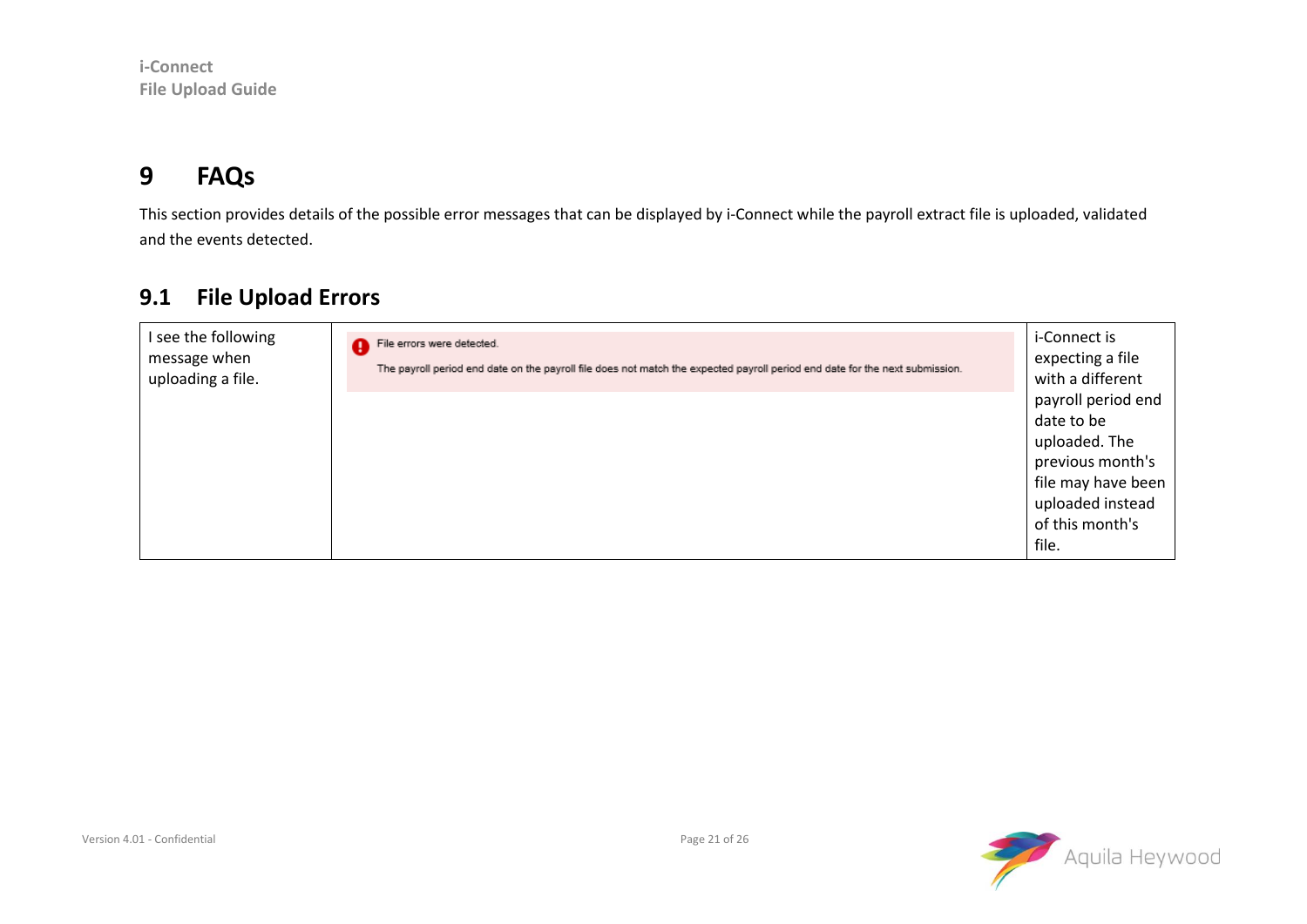| I see a message about<br>data formatting errors in<br>the file. | File errors were detected.<br>Data formatting error found on line(s): 2. | There are issues<br>with the structure<br>of the file, for                                             |
|-----------------------------------------------------------------|--------------------------------------------------------------------------|--------------------------------------------------------------------------------------------------------|
|                                                                 |                                                                          | example, missing<br>columns or one or<br>more of the<br>records in the file<br>has an issue.<br>Common |
|                                                                 |                                                                          | examples include<br>$\bullet$ 'f' formatting<br>in currency<br>fields<br>• gender<br>decoded in full   |
|                                                                 |                                                                          | incorrect date<br>$\bullet$<br>formats.                                                                |
|                                                                 |                                                                          | Please contact<br>your administering<br>authority if you<br>are unable to<br>identify the error.       |

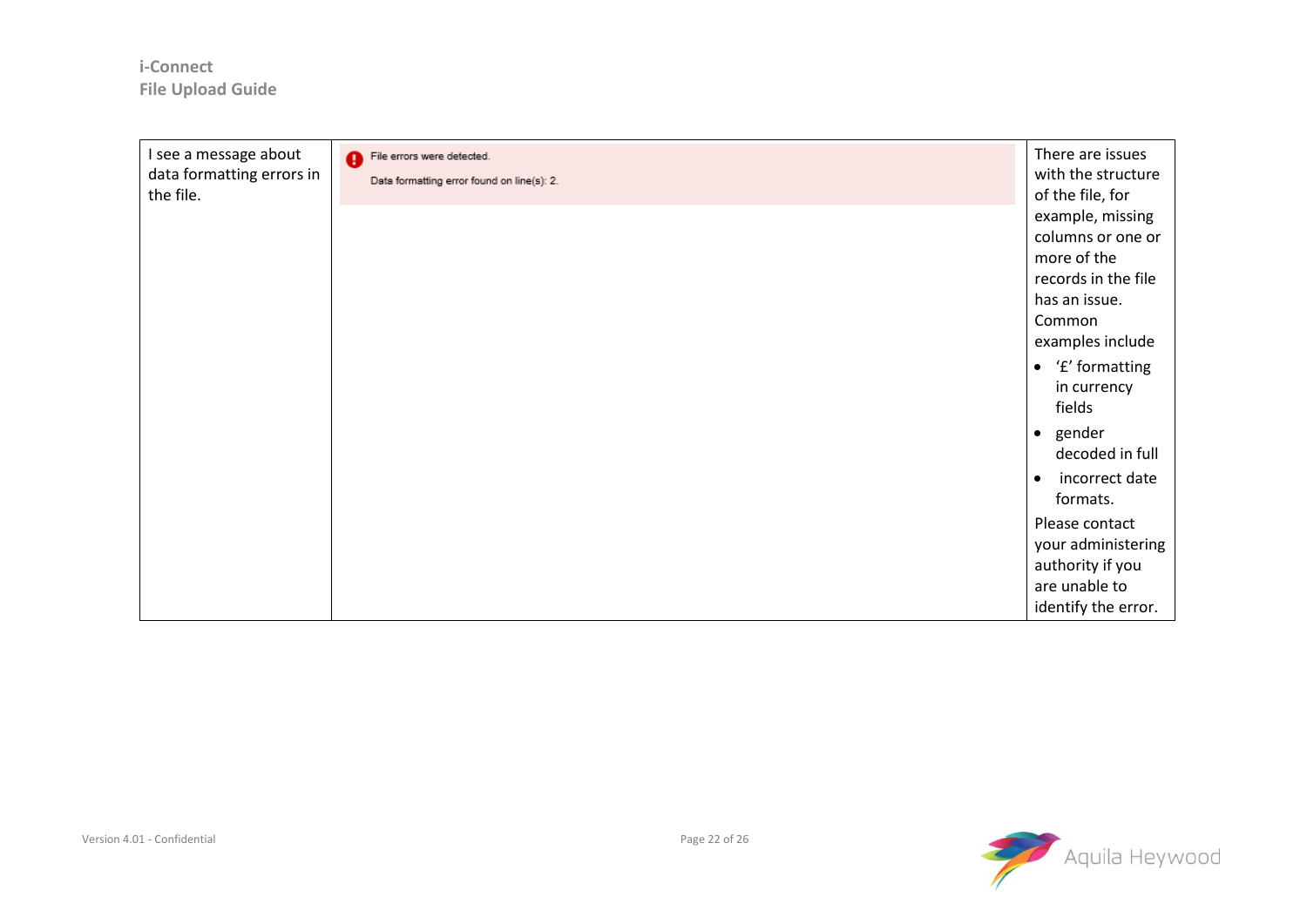| I see a message about<br>the file containing<br>duplicate members. | <b>Latest Upload</b><br>Below is a summary of the latest file submission to i-Connect for the selected payroll. |                                                                             |                                                                        |                                           |                                  | Duplicate<br>members are<br>reported if a                                      |  |
|--------------------------------------------------------------------|-----------------------------------------------------------------------------------------------------------------|-----------------------------------------------------------------------------|------------------------------------------------------------------------|-------------------------------------------|----------------------------------|--------------------------------------------------------------------------------|--|
|                                                                    |                                                                                                                 |                                                                             |                                                                        |                                           |                                  | member has been                                                                |  |
|                                                                    | <b>File Name</b>                                                                                                |                                                                             | <b>Period End</b><br><b>Date</b>                                       | <b>Expected Submission</b><br><b>Date</b> | <b>Submission</b><br><b>Date</b> | re-matched on the<br>target system, but<br>the member still<br>has two records |  |
|                                                                    | O:\iConnect\Product\CQA\Release 2018.2\Test Files\JD\12<br>Months\August 2018.csv                               |                                                                             | 31-08-2018                                                             | 31-08-2018                                | 29-06-2018<br>16:29:40           |                                                                                |  |
|                                                                    | <b>Submission Statistics</b>                                                                                    |                                                                             |                                                                        |                                           |                                  | on the payroll<br>extract file, both                                           |  |
|                                                                    | Total Number of Payroll Members Tracked by i-Connect                                                            |                                                                             |                                                                        |                                           |                                  |                                                                                |  |
|                                                                    | Omitted Payroll Members (present on a previous submission, and no leaver event processed)                       |                                                                             |                                                                        |                                           |                                  | with the same NI<br>Number, but one                                            |  |
|                                                                    |                                                                                                                 |                                                                             |                                                                        |                                           |                                  |                                                                                |  |
|                                                                    | Payroll Members submitted this period                                                                           | Accepted for<br>Payroll Members in Error                                    |                                                                        |                                           | with the previous                |                                                                                |  |
|                                                                    | Pensionable Pay (Period)                                                                                        |                                                                             | Employee Main Contributions (Period)                                   |                                           | AVCs (YTD)                       | post number                                                                    |  |
|                                                                    | Main CARE Pay (YTD)<br>Employee Main Contributions (YTD)                                                        |                                                                             | Add Conts/AF                                                           | (processed as a                           |                                  |                                                                                |  |
|                                                                    | 50/50 CARE Pay (YTD)                                                                                            | Employee 50/50 Contributions (Period)<br>Employee 50/50 Contributions (YTD) |                                                                        |                                           | <b>Shared Cost</b>               | leaver on the                                                                  |  |
|                                                                    |                                                                                                                 |                                                                             |                                                                        |                                           | Shared Cost                      | payroll system),<br>and the second as<br>Employee AP<br>Employee AP            |  |
|                                                                    |                                                                                                                 |                                                                             | <b>Employer Contributions (Period)</b><br>Employer Contributions (YTD) |                                           |                                  |                                                                                |  |
|                                                                    |                                                                                                                 |                                                                             |                                                                        |                                           |                                  | the new active                                                                 |  |
|                                                                    | Submitted By User                                                                                               | qatflake                                                                    |                                                                        | Processed By User                         |                                  | post with the new<br>payroll reference.                                        |  |
|                                                                    | File errors were detected.                                                                                      |                                                                             |                                                                        |                                           |                                  | It will not be                                                                 |  |
|                                                                    | The payroll file contains duplicate members that are linked to the same employment on line(s): 2,3              |                                                                             |                                                                        |                                           |                                  | possible to                                                                    |  |
|                                                                    |                                                                                                                 |                                                                             |                                                                        |                                           |                                  | proceed with the                                                               |  |
|                                                                    |                                                                                                                 |                                                                             |                                                                        |                                           |                                  | file upload until                                                              |  |
|                                                                    |                                                                                                                 |                                                                             |                                                                        |                                           |                                  | the duplicate                                                                  |  |
|                                                                    |                                                                                                                 |                                                                             |                                                                        |                                           |                                  | records have been                                                              |  |
|                                                                    |                                                                                                                 |                                                                             |                                                                        |                                           |                                  | identified and                                                                 |  |
|                                                                    |                                                                                                                 |                                                                             |                                                                        |                                           |                                  | deleted from the                                                               |  |
|                                                                    |                                                                                                                 |                                                                             |                                                                        |                                           |                                  | payroll extract file.                                                          |  |

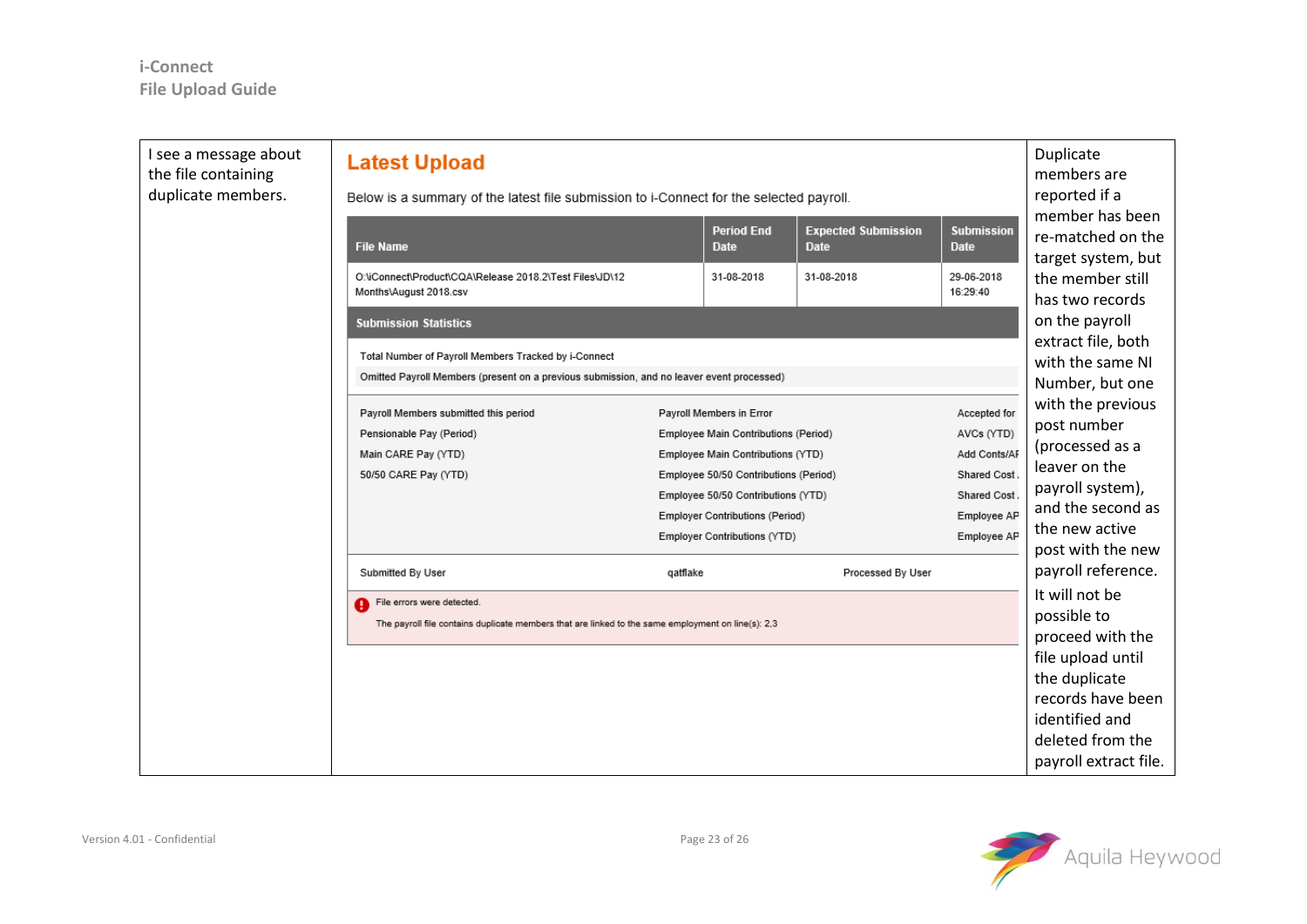These errors are identified from the initial validation of the file and prevent the file from being uploaded. They must be resolved before the file can be successfully uploaded.

| <b>Error text</b>                     | <b>Description</b>                                                                                                  |  |  |  |
|---------------------------------------|---------------------------------------------------------------------------------------------------------------------|--|--|--|
| <b>INSUFFICIENT NUMBER OF COLUMNS</b> | Insufficient number of data columns found on line(s): {0}.                                                          |  |  |  |
| <b>BAD IDENT</b>                      | Missing or invalid member identifier on line(s): {0}.                                                               |  |  |  |
| <b>GENERIC VALIDATION ERROR</b>       | One or more fields failed validation on line(s): {0}.                                                               |  |  |  |
| DATA DECODE ERROR                     | Data formatting error found on line(s): $\{0\}$ .                                                                   |  |  |  |
| <b>BAD NI NUMBER</b>                  | Missing or invalid NI number on line(s): $\{0\}$ .                                                                  |  |  |  |
| NO PERIOD ENDS                        | The payroll file does not contain a payroll period end date.                                                        |  |  |  |
| <b>MULTIPLE PERIOD ENDS</b>           | The payroll file contains more than one payroll period end date.                                                    |  |  |  |
| PERIOD END DOESN'T MATCH              | The payroll period end date on the payroll file is not the expected payroll period end date for this<br>submission. |  |  |  |
| NO INCOMING MEMBERS                   | The payroll file does not contain any members.                                                                      |  |  |  |
| MEMBER DATA REQUEST ERROR             | An error occurred when retrieving member data from the target system. Please contact your system<br>administrator.  |  |  |  |
| INTERNAL PROCESSING ERROR             | An internal processing error has occurred with your payroll file. Please contact your system<br>administrator.      |  |  |  |

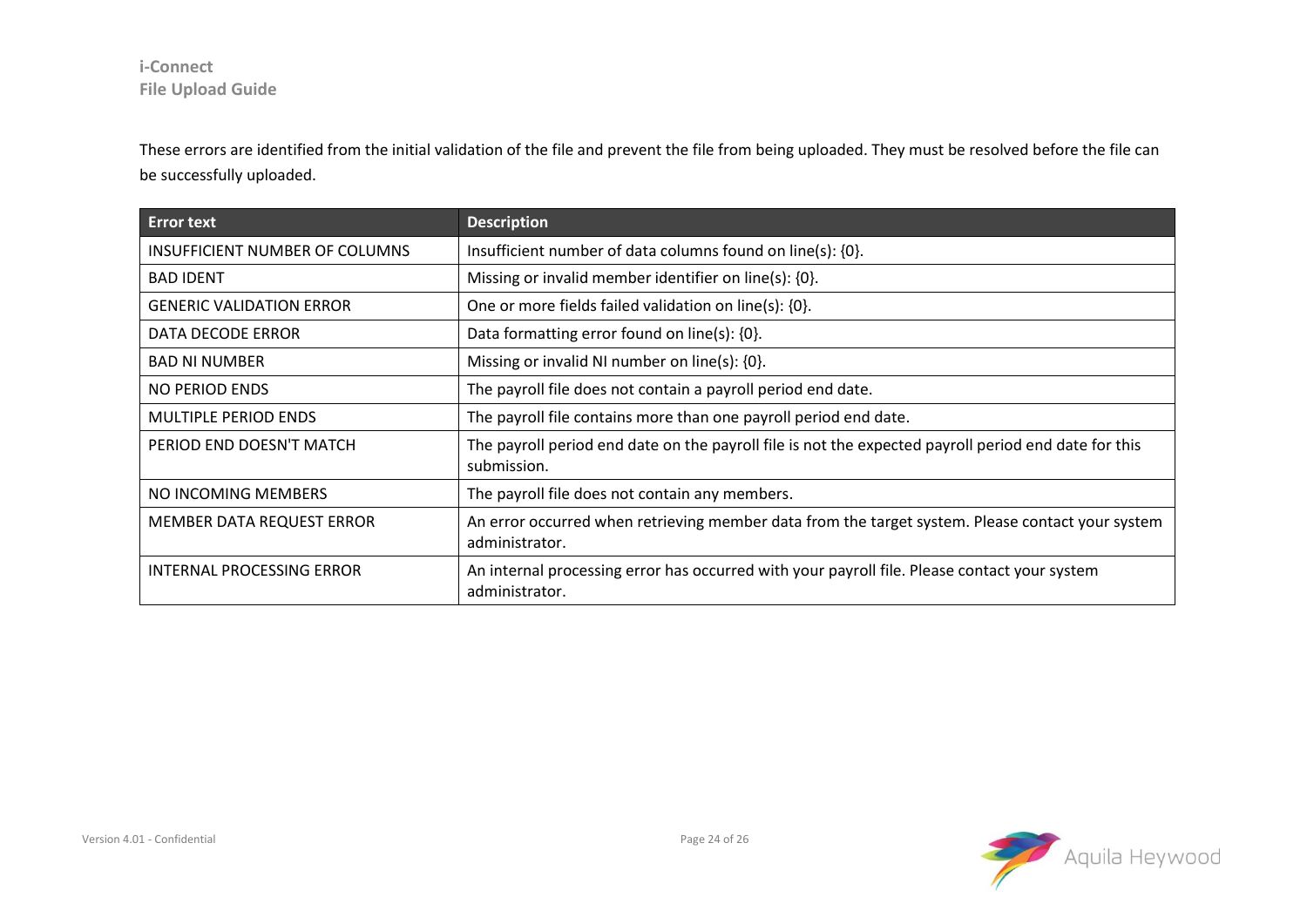#### <span id="page-24-0"></span>**10 Want to Know More?**

Look at these guides:

- i-Connect Login Guide
- i-Connect Online Return Guide
- i-Connect Onboarding Guide
- i-Connect Reporting Guide